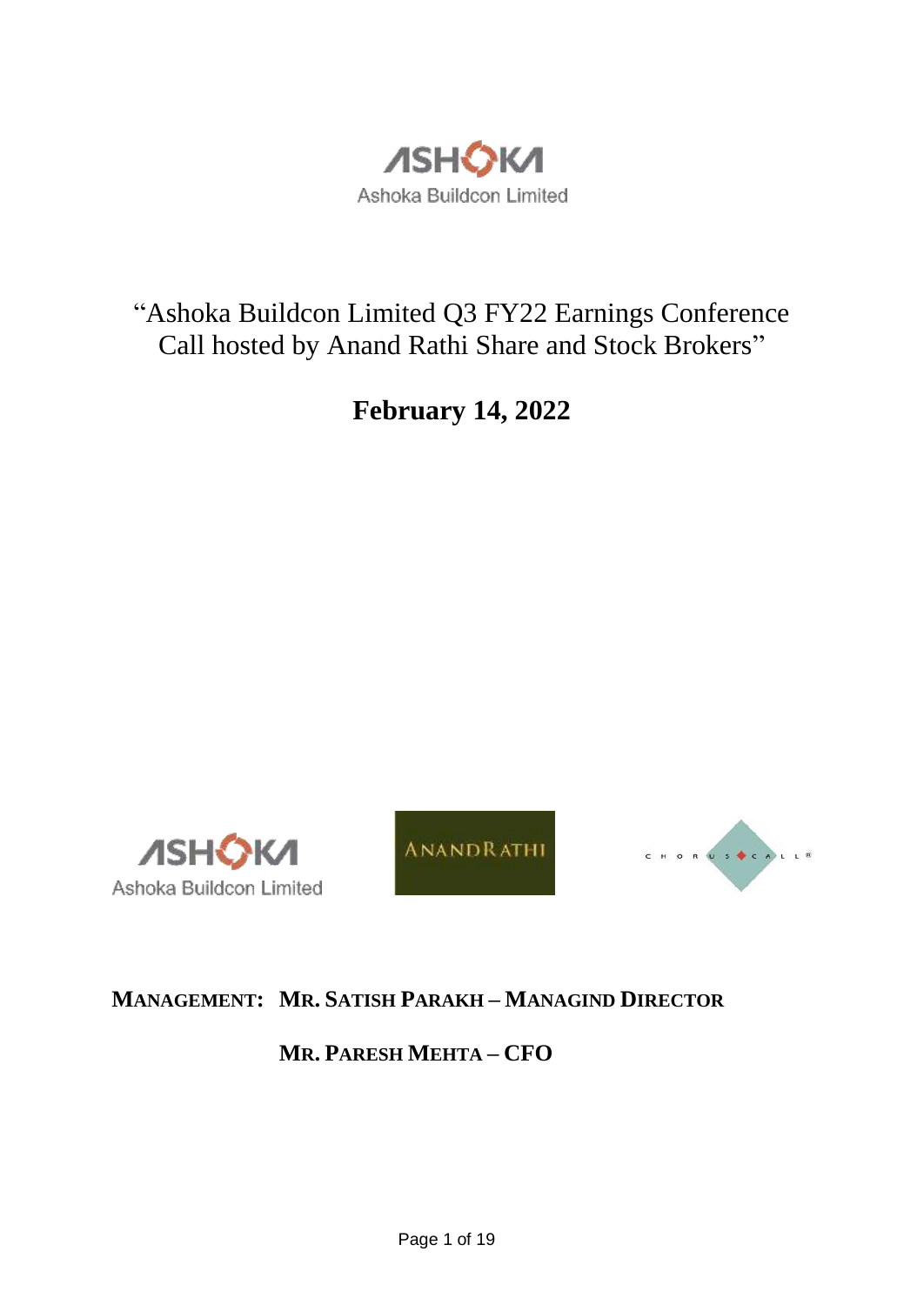

| <b>Moderator:</b>   | Ladies and Gentlemen, Good day and welcome to the Ashoka Buildcon Limited Q3 FY22                 |
|---------------------|---------------------------------------------------------------------------------------------------|
|                     | Earnings Conference Call hosted by Anand Rathi Share and Stock Brokers. As a reminder, all        |
|                     | participant lines will be in the listen-only mode and there will be an opportunity for you to ask |
|                     | questions after the presentation concludes. Should you need assistance during the conference      |
|                     | call, please signal an operator by pressing '*' and then '0' on your touchtone phone. I now       |
|                     | hand over the conference to Mr. Meet Parikh from Anand Rathi. Thank you and over to you,          |
|                     | Sir.                                                                                              |
| <b>Meet Parikh:</b> | Thank you Tanvi. On behalf of Anand Rathi Share and Stock Brokers I welcome everyone to           |
|                     | the Q3 FY22 Earnings Call for us. From the management side, we have Mr. Satish Parakh –           |
|                     | MD and Mr. Paresh Mehta the CFO with us. We will start with the opening remarks from the          |
|                     | management regarding the industry, the result and post which we will open up for an               |

**Satish Parakh**: Thank you. Good morning everyone. We would like to extend a warm welcome to everyone on our earnings conference call for the quarter ended December 31<sup>st</sup>, 2021. Along with me, I have Mr. Paresh Mehta – our CFO.

Let me start with the equity sale of ACL Projects:

interactive Q&A. Over to you, Sir.

We have successfully completed an asset sale transaction of Ashoka Concessions Limited of five SPVs by entering into a share subscription and share purchase agreement with galaxy investment to private limited and affiliate entity of KKR. The deal to be completed by September 2022 after receiving required approvals from lenders, NHAI and other 11 stakeholders and completion of certain condition precedents. The deal transfer the entire share capital of these five projects including repayment of shareholder loan for an aggregate consideration of 1,337 Crore. The total proceed received will be utilized to facilitate the exit of SBI Macquarie funds from Ashoka Concessions Limited allowing SBI Macquarie to exit the company fully.

Further a transfer of these five SPV reduced the consolidated project debt of ABL by Rs. 3,166 Crore. Post this transaction the company will remain with following major projects in highway portfolio. 74% equity stake in one toll project Jaora-Nayagaon in the state of Madhya Pradesh, four annuity projects which includes 50% equity stake in Chennai ORR and three fully owned projects Hungund-Talikot, Bagewadi–Saundatti, and KSHIP and fully owned portfolio of 10 HAM projects. As mentioned earlier we are at an advance stage of discussion for equity sale of Jaora-Nayagaon BOT toll and Chennai ORR BOT annuity. Also, the HAM projects portfolio we are evaluating to exit options like InfravIT or sale to investors.

Coming to industry updates:

The rise in addition of national highways is compared to 13,326 kilometers of road constructed in 2021 and 1,237 kilometers in 19-20. In 2021, the construction of roads per day increased to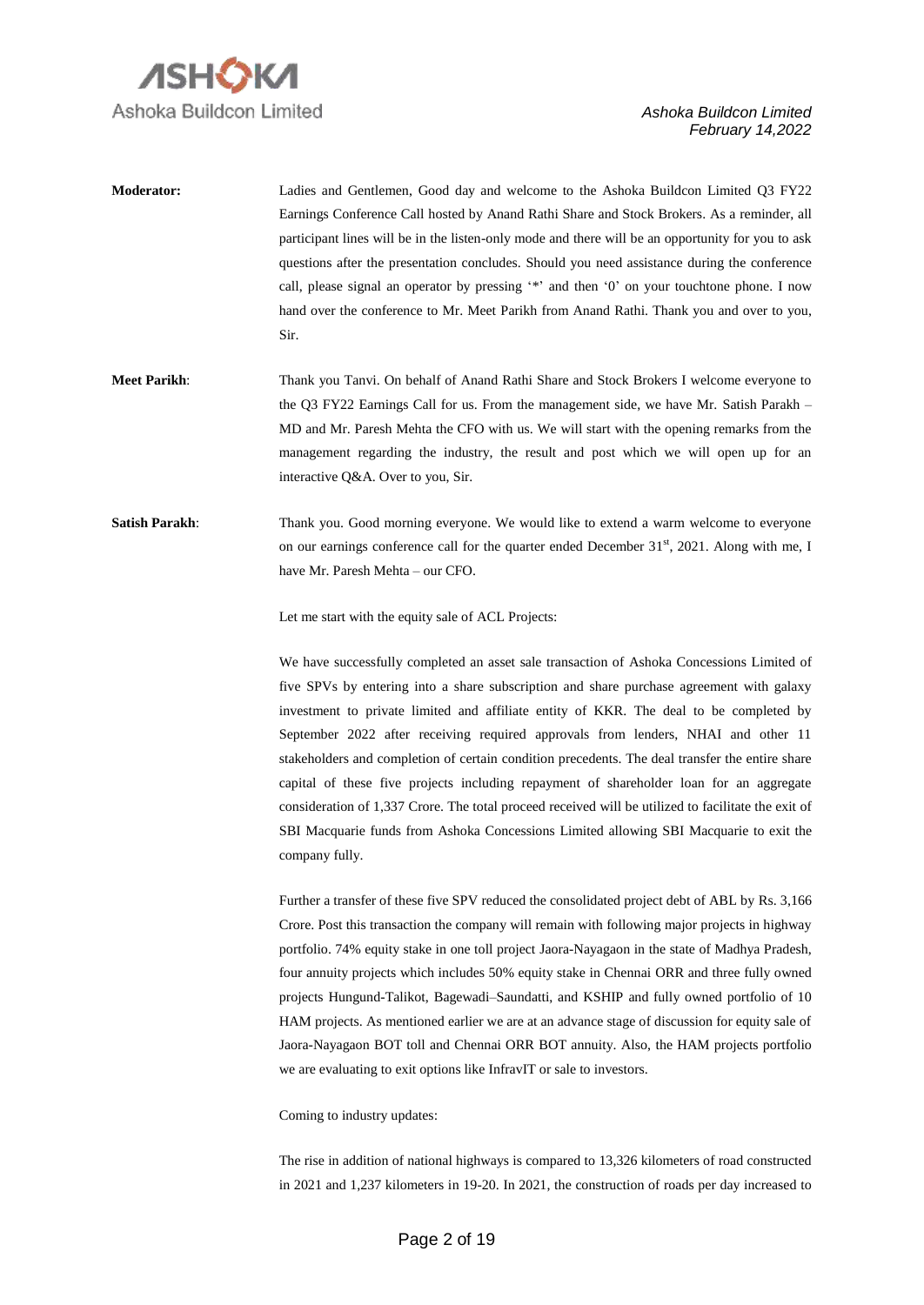

36 kilometers per day against 28 kilometers in 2019-20. In an effort to boost the logistical capacity of India's road network under the PM Gati Shakti initiative the Indian government has stated that the national highway network will be expanded by 25,000 kilometers within 22-23. The government is expected to increase phase of highway construction, existing highways will be made into a bigger, stronger and new ones to provide connectivity to all economic more than the PM Gati Shakti initiative. The target national highway expansion of 25,000 kilometers in FY23 will put an impetus on strong project award. The current expansion plan by government is expected to help the faster movement of people and goods.

#### Coming to HAM projects:

We have received appointment date for Ashoka Bettadahalli Shivamogga that is Tumkur Shivamogga package 4 in the month of October. The total equity requirement of all time HAM projects is about Rs.1,337 Crore of which already Rs.960 Crore has been invested as on December 2021. Coming to the order book as mentioned we have achieved a robust order inflow of Rs.8,526 Crore in current financial year, some of the key large orders are as follows. We have received an order from MCGM for a sewage treatment plants of O&M with 15 years and this order is a breakthrough order in sewage treatment for the company.

Along with this we have achieved work orders in Goa on a highway project from MoRTH amounting to Rs.687 Crore. We have also received LOI from NHAI worth Rs.829 Crore for construction of 6 laning from Belgaum to Sankeshwar Bypass of NH-48 in Karnataka on EPC mode. Recently were L1 for railway electrification order worth Rs.693 Crore. Also, we have received work order of Rs.263 Crore from Navi Mumbai airport. The breakup of Rs.12,252 Crore order book as on December 2021 is road projects comprised on Rs.7,633 Crore which is 62% of our total order book among the road projects the HAM road projects are to the tune of Rs.2,638 Crore and EPC projects are to the tune of Rs.4,995 Crore. Part ENA and other projects account for around Rs.1,902 Crore which is 16% of our total order book.

The EPC building segment contributed to Rs.1,905 Crore which is also 16% of our total order book while railway stood at Rs.729 Crore which is 6% of total order book. The EPC work and CGD comprises of balance of around Rs.82 Crore. The total order book including the projects received and the railway projects where we are L1 in current quarter stand at Rs.14,500 Crore.

Let me reiterate that our focus remains to build strong EPC businesses in the segments of highway, railways, power, T&D, buildings and now water treatment. The current order book of Rs.14,500 Crore provide us with good visibility of EPC business growth. On asset portfolio front we have already build 10 HAM projects portfolio. In terms of new projects bidding a priority will remain for HAM projects and strengthen the HAM project portfolio further.

This is all from my side I would now request Mr. Paresh Mehta to present the financial performance of Q3 FY22.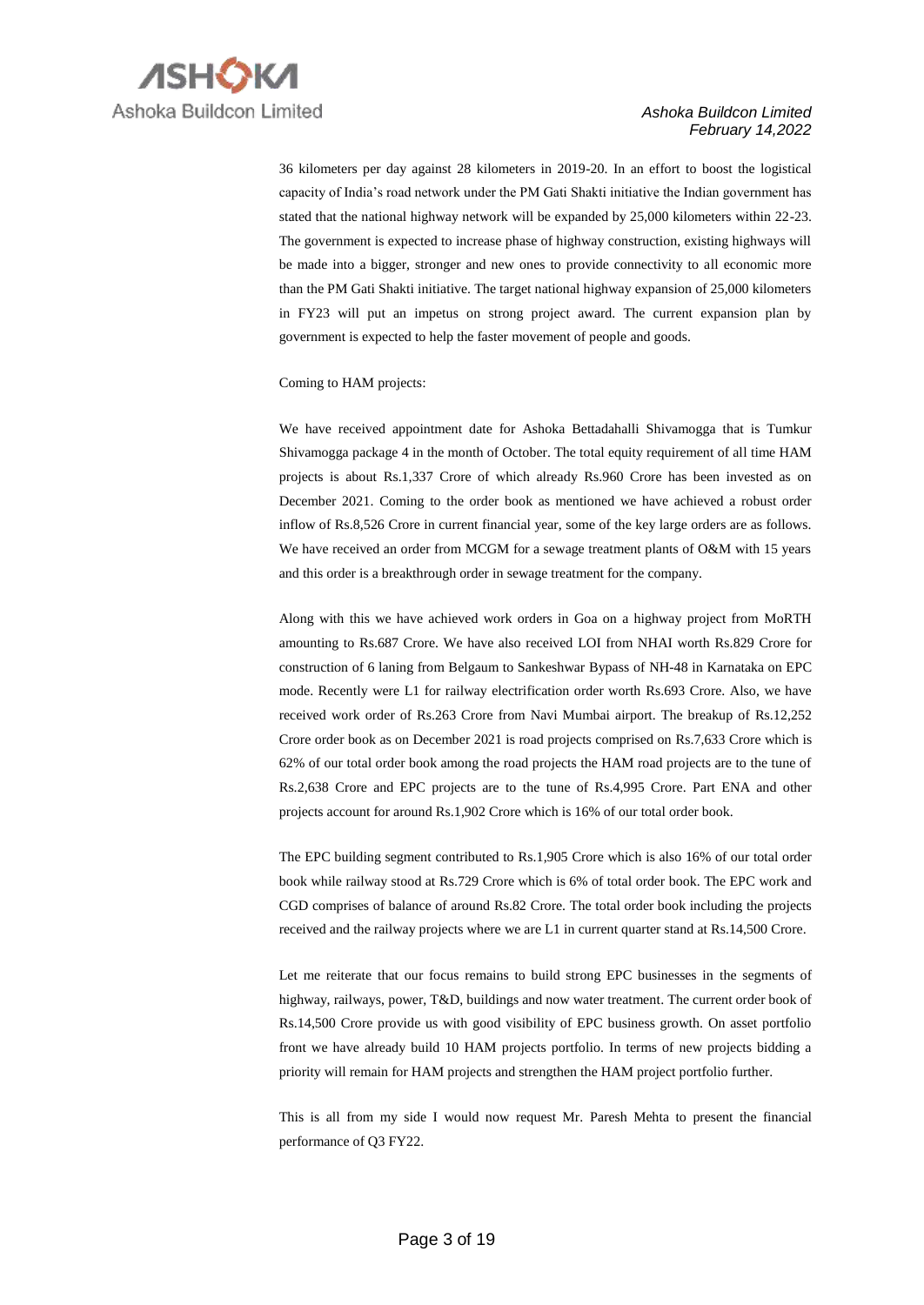

**Paresh Mehta**: Thank you sir. Good morning everyone. The result presentation and press release for the quarter have been uploaded on the stock exchanges and on the company website. I believe you all may have gone through the same.

> Now, I would present a financial results for the quarter ended December  $31<sup>st</sup>$ , 2021. Starting with the consolidated results the total income of Q3 FY22 grew by 10.8% year-on-year to Rs.1,475 Crore as compared to Rs.1,331 Crore in Q3 FY21. EBITDA stood at Rs.433 Crore in Q3 FY22 with a margin of 29.4%, profit after tax is at Rs.389 Crore in Q3 FY22. The exceptional item in the consolidated financials is write back of Rs.326 Crore on account of re-measurement of obligation towards investments in ACL. We have entered into agreement with SBI Macquarie through which we have reduced the obligation to Rs.1,200 Crore from Rs.1,526 Crore.

Now coming to the standalone numbers:

The total income of Q3 FY22 stands at Rs.1,133 Crore as compared to Rs.1,028 Crore in the corresponding quarter last fiscal registering a growth of 10.2%. EBITDA for the quarter was at Rs.150 Crore with the EBITDA margin of 13.2% the company reported loss of Rs.694 Crore on Q3 FY22 as we have recognized exceptional item of Rs.769 Crore. The exceptional item in standalone financials is expense of Rs.769 Crore towards impairment of its investments in equity share, CCDs and loans given to ACL. This is mainly due to sale of equity of 5 BOT projects to KKR from aggregate consultation of foreign aggregate consultant of Rs.1,337 Crore and giving exit to Macquarie.

During Q3 FY22 BOT division recorded a toll collection of Rs.257 Crore as against Rs.260 Crore in Q3 FY21 and Rs.243 Crore in Q2 FY22. Total consolidated debt as on December 31, 2021, is at Rs.6,822 Crore of which project debt is Rs.5,923 Crore of which Rs.3,166 Crore stands for project debt of five projects. LCDs stood at Rs.250 Crore at ACL level, the standalone debt is at Rs.649 Crore which comprises of Rs.140 Crore of equipment loans and Rs.509 Crore of working capital loans. Out of the total consolidated debt of Rs.6,822 Crore, Rs.3,166 Crore will be transferred along with the five SPV of BOT projects post the sale of transaction effective consolidated debt will be at Rs.3,656 Crore.

With this, we now open the floor for question and answers. Thank you.

**Moderator**: Thank you. We will now begin the question and answer session. The first question is from the line of Vibhor Singhal from PhillipCapital. Please go ahead.

**Vibhor Singhal**: Sir just wanted to confirm on one thing I think when we had call regarding the sale of the five assets to the KKR group entity we have mentioned that I think we were expecting our write off to the tune of Rs.500 to Rs.600 Crore, any specific reason that you ended up being significantly higher than what was estimated?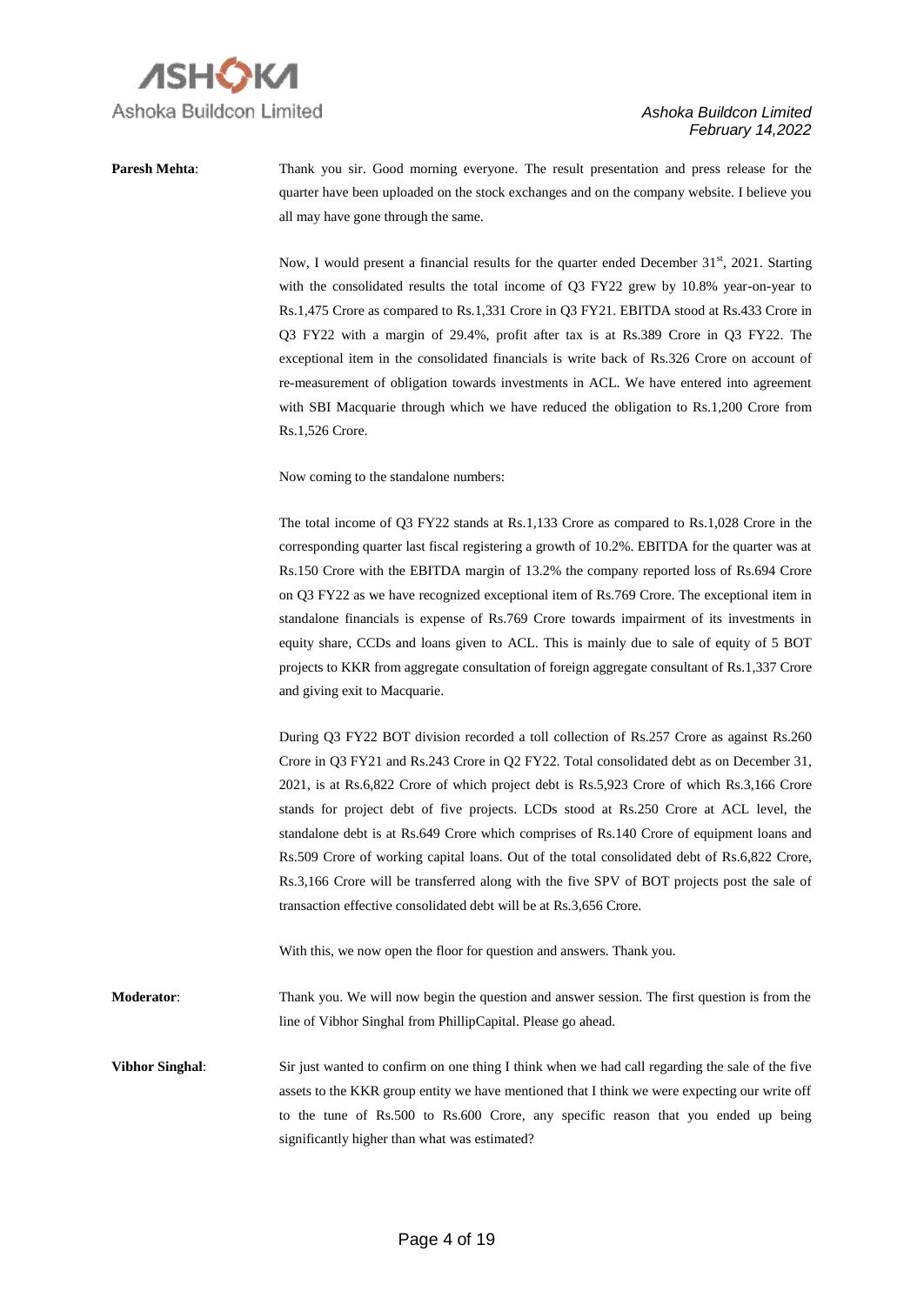

| <b>Paresh Mehta:</b>   | So, when we had on the call post the transaction there about was not including any provision<br>for exit for SBI Macquarie, it was only talking about the projects on a estimated basis loss on<br>the projects of the five BOT project. So, from that perspective additional provisioning is on<br>account of the exit to be given to SBI Macquarie which was accounted in this quarter.                                                                                                                                                                                                                                                                                                                                                                                                                       |
|------------------------|-----------------------------------------------------------------------------------------------------------------------------------------------------------------------------------------------------------------------------------------------------------------------------------------------------------------------------------------------------------------------------------------------------------------------------------------------------------------------------------------------------------------------------------------------------------------------------------------------------------------------------------------------------------------------------------------------------------------------------------------------------------------------------------------------------------------|
| <b>Vibhor Singhal:</b> | But sir why would that lead to a incremental provision in standalone books I can understand<br>there could be some provision, but why would happen if you require in our standalone books?                                                                                                                                                                                                                                                                                                                                                                                                                                                                                                                                                                                                                      |
| Paresh Mehta:          | So, what happens is that the total obligation to be paid to Macquarie will depend on the ACL<br>networth and the shortfall in ACL realizable value in the balance sheet has to be funded from<br>ABL holdings in ACL. So, from that perspective this provision of a total Rs.770 Crore has<br>been provided for in Q3. We can discuss on the one-to-one basis also.                                                                                                                                                                                                                                                                                                                                                                                                                                             |
| <b>Vibhor Singhal:</b> | And this is the total provision do we expect any more provision after this or this takes care of<br>the entire transaction requirement?                                                                                                                                                                                                                                                                                                                                                                                                                                                                                                                                                                                                                                                                         |
| Paresh Mehta:          | This is the total provision for the valuation of ACL on this five BOT project then we are left<br>with one project that is Jaora-Nayagaon which will typically fetch more value than its book<br>and also then there are the HAM projects which are at book almost.                                                                                                                                                                                                                                                                                                                                                                                                                                                                                                                                             |
| <b>Vibhor Singhal:</b> | So, we do not expect any more write-offs may be going forward even if we were to sell Jaora-<br>Nayagaon or Chennai ORR requisites?                                                                                                                                                                                                                                                                                                                                                                                                                                                                                                                                                                                                                                                                             |
| Paresh Mehta:          | Nothing very significant.                                                                                                                                                                                                                                                                                                                                                                                                                                                                                                                                                                                                                                                                                                                                                                                       |
| <b>Vibhor Singhal:</b> | Sir in terms of the order book if I could basically get Satish sir maybe comment I think we<br>have had very strong inflow, but then I think our order book right now which was around<br>Rs.12,000 Crore and maybe Rs.14,000 Crore including the L1 we basically are looking at an<br>order book which is slightly on a softer side of more like 2.5 to 2.8 times good to sale, so are<br>we looking at basically aggressive bidding for more kind of HAM projects I think sometime<br>we won some HAM projects one is on that front and the second is I just wanted to check again<br>on the fact that recently the mega projects of Ganga Expressway awarded IRB and Adani<br>Group if it works for us would we open to working for them as a subcontractor even the none<br>of five projects that they are? |
| <b>Satish Parakh:</b>  | See our focus will always remain on highways and budget also shows very optimistic<br>aggression by government to build highways. This will come on EPC as well as BOT mode<br>recently also we have won EPC two highways one in Goa and another in Karnataka. So, our<br>participation is going to be there in all these highways and the projects which are won by<br>major players like Adani and all we are also taking interest in participating and trying to get<br>EPC part of this portion. So, we are open to such offers in the market.                                                                                                                                                                                                                                                              |
| <b>Vibhor Singhal:</b> | Sir just last connected question we recently won this project on BOT basis in the sewage<br>treatment plant I think we have been testing those water with earlier with CGD and now with                                                                                                                                                                                                                                                                                                                                                                                                                                                                                                                                                                                                                         |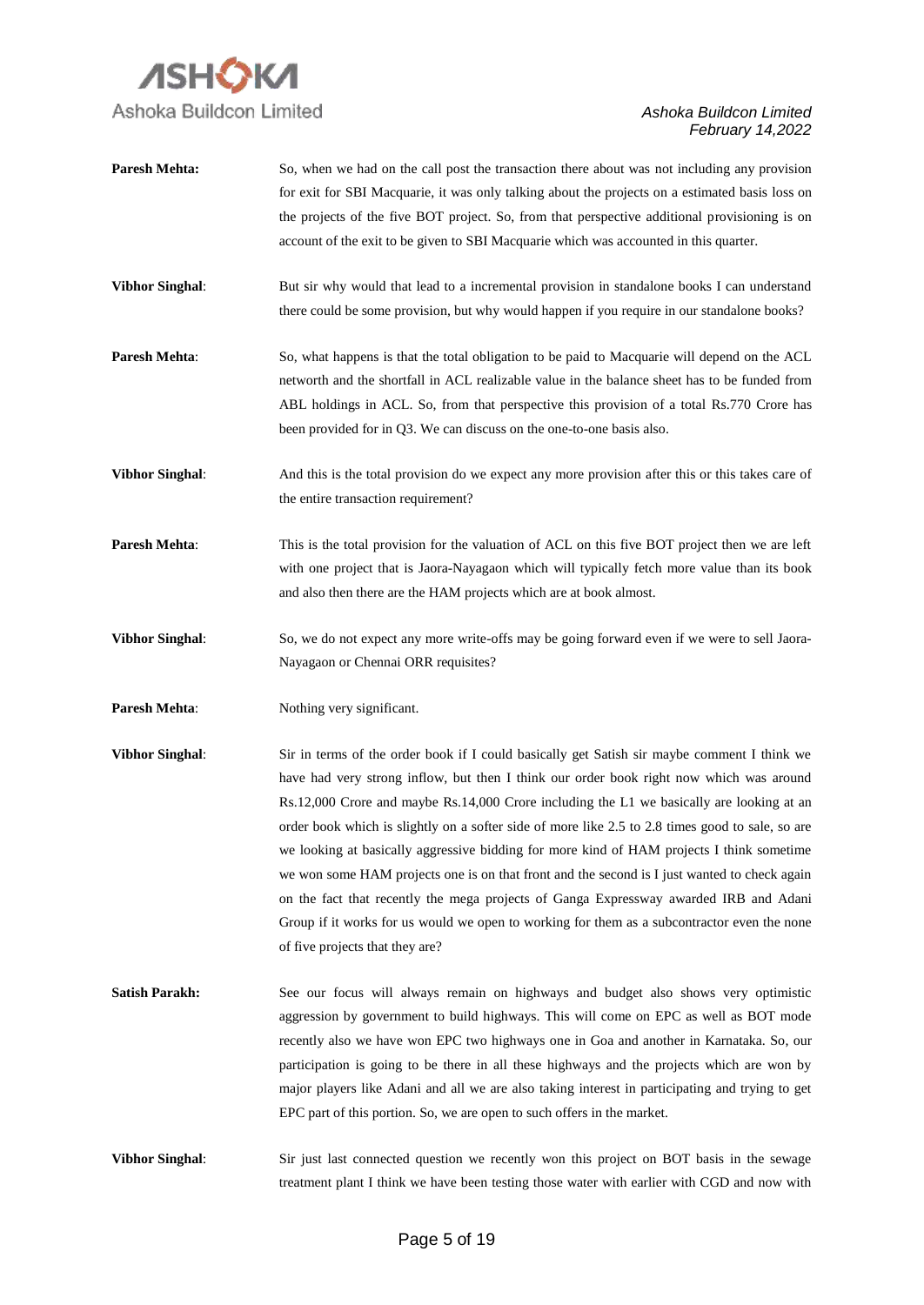

the sewage treatment, will be looking for similar kind of more projects on a BOT basis I thought that we were basically looking more like either HAM projects or more EPC projects only, but if similar kind of projects let us say come in sewage treatment, CGD or water or mining, are we open to bidding for these kinds of projects on BOT basis?

- **Satish Parakh:** So, let me clarify this is a pure EPC project with operation maintenance only that too paid operation maintenance for 15 years. So, this is not a BOT project and your question of whether we will be open to bidding to any of these kind of project it will all depend upon structures, availability of finance if it is available and our role is to be a major EPC contractor then definitely will be entering in there.
- **Moderator:** Thank you. The next question is from the line of B Vijay from Spark Capital. Please go ahead.
- **B Vijay:** So, are we interested in a bidding for developing solar projects because I saw our name in one of the recent solar bids and if so why are we bidding for being a developer on the solar side?
- Satish Parakh: We are not trying to be a developer in solar side what we have done is we have been participating for EPC part of solar projects.
- **B Vijay:** Because I remember seeing Ashoka's name in one of the hybrid cum storage bids recently that is as a developer right if I am not wrong?
- Satish Parakh: See there are arrangements where finances made available and we have to play our EPC part in most of these projects. So, there are structures available where we actually pay an EPC part and not the investment part. We intend to remain as more of an EPC player than a developer.
- **B Vijay:** So, the idea behind this bid was someone else will bring in the investment so who would that be?
- **Satish Parakh:** We cannot disclose. They are very strategic names behind this that something we are unable to disclose here.
- **B Vijay:** Then we will continue to bid for such projects in the future?
- **Satish Parakh:** Yes see EPC is our strength and definitely we would like to encash that.
- **B Vijay:** Even on the solar EPC side we are building our capabilities because I do not think we have solar project significant in the past?
- Satish Parakh: No, we are already executing a solar project for NTPC on EPC basis so already we have experience now executed solar.
- **Moderator:** Thank you. The next question is from the line of Mohit from DAM Capital. Please go ahead.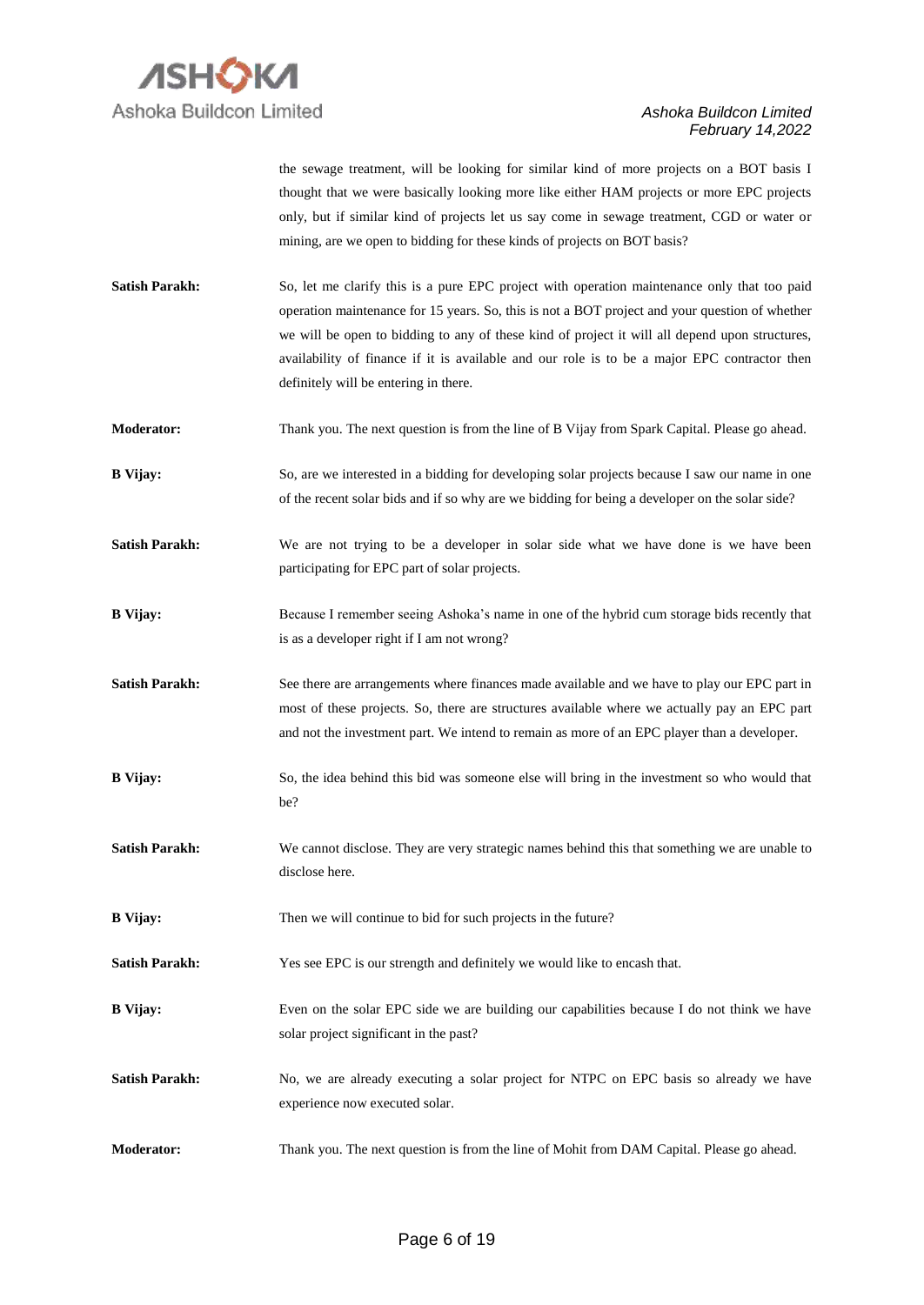

| Mohit:                | Sir my first question is I think received appointed date for all the projects and I assume that the<br>work on the Panagarh-Palsit that also started, how do you expect the FY23 to plan out in $Q4$ ,<br>can we expect in FY23 Rs.5,000 Crore kind of Topline?                                                                                                                                                                                                                                                                                                                                                                                                                                        |
|-----------------------|--------------------------------------------------------------------------------------------------------------------------------------------------------------------------------------------------------------------------------------------------------------------------------------------------------------------------------------------------------------------------------------------------------------------------------------------------------------------------------------------------------------------------------------------------------------------------------------------------------------------------------------------------------------------------------------------------------|
| <b>Satish Parakh:</b> | Let me clarify on appointed dates Panagarh-Palsit we have still not received appointed date,<br>but we expect that to receive in this Q4 and other projects where we are L1, but we have not or<br>we have got LOI also, but appointed date are yet to be declared like Mopa Airport Highway at<br>Goa we have still not received appointed date. Sankeshwar we have got LOI, but we are yet to<br>receive appointed date so all these we will receive either in Q4 or Q1 of next year and<br>definitely these all orders will pick up as we go along in $Q1$ , $Q2$ , $Q3$ , $Q4$ . So, next year we see<br>a good growth looking at the order book available in hand and picking above the projects. |
| Mohit:                | Can you expect 25% growth over FY2022?                                                                                                                                                                                                                                                                                                                                                                                                                                                                                                                                                                                                                                                                 |
| <b>Satish Parakh:</b> | I think we can easily target around 25%, 30% in next year.                                                                                                                                                                                                                                                                                                                                                                                                                                                                                                                                                                                                                                             |
| Mohit:                | Sir I think we were advance stages to complete Jaora-Nayagaon in Chennai ORR; can you<br>expect this in Q4 and the related question is what will you do with the receipt from Jaora-<br>Nayagaon, will they seem to reduce this standalone debt?                                                                                                                                                                                                                                                                                                                                                                                                                                                       |
| <b>Paresh Mehta:</b>  | Jaora-Nayagaon and Chennai ORR we do target to get these deals signed off before 31 <sup>st</sup> March<br>that is what is our focus. Definitely what cash will come in will come in at ABL level<br>somewhere around in the Q2 probably Q3 of next year at that moment definitely a debt<br>reduction would be one of the targets at the standalone levels and depending on surplus<br>availability and the new contracts being available we may decide allocation of the capital<br>either for debt or for investors depending on how the execution plans out.                                                                                                                                       |
| Mohit:                | And last is what is sewage order which you received from MCG of 10.5 billion I think the<br>order which you have mentioned in the presentation is around 6 billion, so should I assume<br>that this 4 billion is for 15 years or is it in JV and somebody else has to do the balance work?                                                                                                                                                                                                                                                                                                                                                                                                             |
| <b>Paresh Mehta:</b>  | Yes it is a joint venture, so we have captured in our presentation for our portion of an<br>execution because that is the EPC the work is of Rs.1,046 Crore which we have in joint<br>venture so that is what we have declared in the stock exchange. It is a joint venture with<br>another party.                                                                                                                                                                                                                                                                                                                                                                                                     |
| <b>Moderator:</b>     | Thank you. The next question is from the line of Parikshit Kandpal from HDFC Securities.<br>Please go ahead.                                                                                                                                                                                                                                                                                                                                                                                                                                                                                                                                                                                           |
| Parikshit Kandpal:    | My just question on the bid pipeline so if you can highlight the bid pipeline on segment wise<br>and how much of the bids have we committed which is yet to be opened?                                                                                                                                                                                                                                                                                                                                                                                                                                                                                                                                 |
| <b>Satish Parakh:</b> | Yes bid pipeline as we explained NHAI is aggressive on putting up lot of bids and we are<br>participating in most of the HAM and EPC projects.                                                                                                                                                                                                                                                                                                                                                                                                                                                                                                                                                         |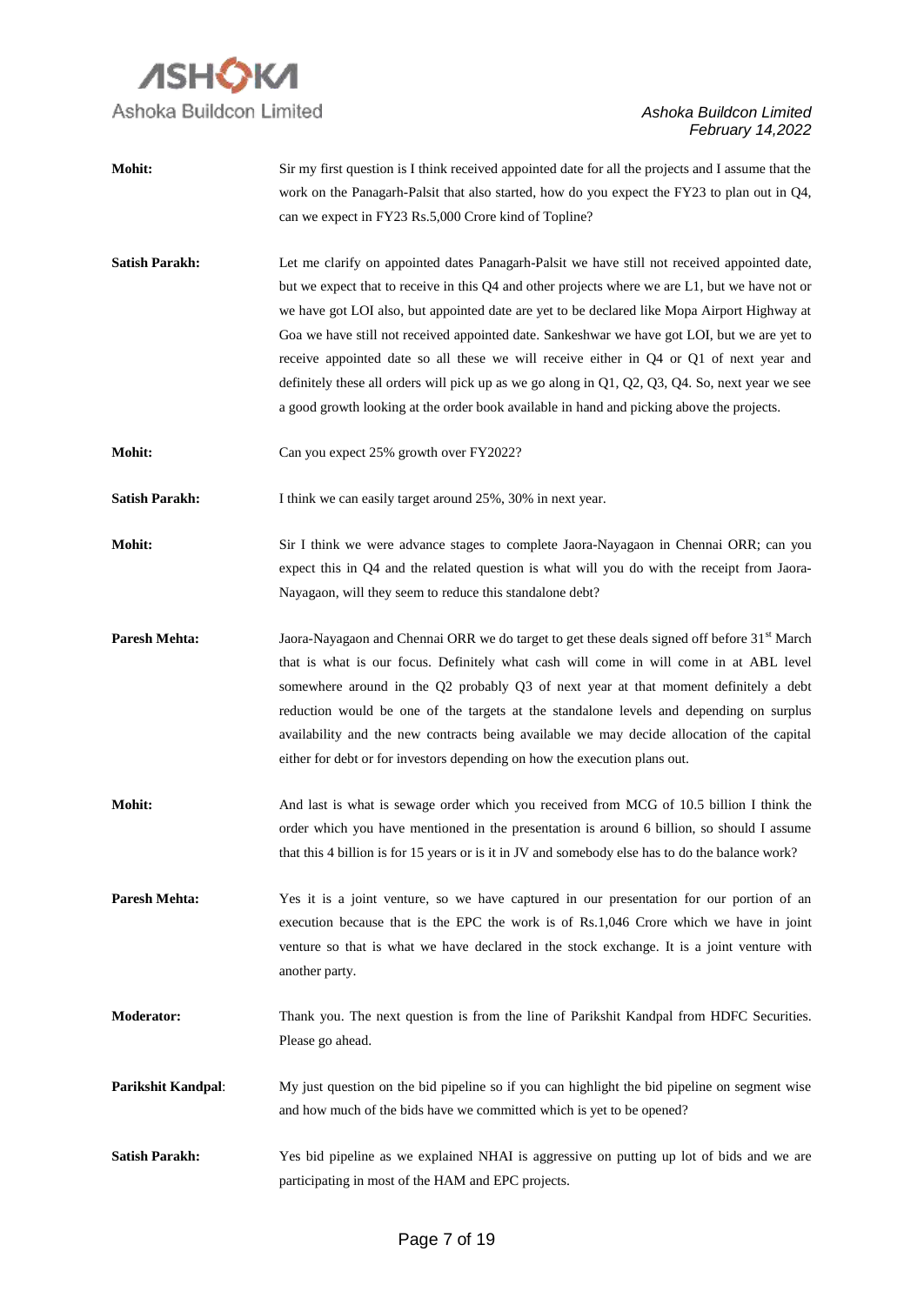

| Parikshit Kandpal:        | Sir I was asking if you can give us segment wise like building, railways, highways so what<br>kind of ordering or bid pipeline is there for the fourth quarter and also if you can highlight how<br>much of bids we have already submitted which is yet to be opened?                                                           |
|---------------------------|---------------------------------------------------------------------------------------------------------------------------------------------------------------------------------------------------------------------------------------------------------------------------------------------------------------------------------|
| <b>Satish Parakh:</b>     | So, bid submitted and to be opened there are few bids of course which are yet to be opened<br>around Rs.9,000 Crore bids are there which are yet to be opened these are basically into<br>highway sectors.                                                                                                                      |
| Parikshit Kandpal:        | And what about railway, CNG and other segment?                                                                                                                                                                                                                                                                                  |
| <b>Satish Parakh:</b>     | Railway there are no significant bid which are yet to be opened.                                                                                                                                                                                                                                                                |
| Parikshit Kandpal:        | Sir other question is on margin you have earlier guided for 25% to 30% is standalone EPC<br>revenue growth for next year, so for next year even the commodity headwinds and some of the<br>other peers reporting drop in margins, so how do you see the margin EBITDA for the next year<br>if you can give some guidance there? |
| <b>Satish Parakh:</b>     | I think margins we will be able to maintain because we also are taking into consideration while<br>bidding the commodity price variation which is really affecting a sector. So, these are part of<br>our input and most of the bids have price variation clauses. The very few which are like fixed<br>price contracts.        |
| Parikshit Kandpal:        | So, what is the total fixed price contracts percentage in our order book and is it safe to assume<br>that next year you can do 12% to 13% EBITDA margins?                                                                                                                                                                       |
| <b>Paresh Mehta:</b>      | In the road projects most of the projects you may call HAM or you may call the EPC contracts<br>most of the project have escalation clauses. Other projects most of them are in the fixed price<br>nature.                                                                                                                      |
| <b>Parikshit Kandpal:</b> | And sir next year EBITDA margin could be like range of the 12%, 15% or it will be more like<br>11% to 12%.                                                                                                                                                                                                                      |
| <b>Paresh Mehta:</b>      | It would be in the range of 11% to 12% that is what we have 11.5 is what 9 month is growing<br>up and probably that would be range which will be maintained for 22-23.                                                                                                                                                          |
| <b>Parikshit Kandpal:</b> | And lastly if you can who is the joint venture partner in the MCG so I mean just wanted to<br>understand is it more for technical scoring that is why we partnered with them or say what is<br>reason for it if you can just highlight?                                                                                         |
| <b>Satish Parakh:</b>     | This is basically from qualification perspective certain requirements are there so we need to<br>and also breaking experience of this new segment for us for the JV partner has the experience<br>and also the qualification.                                                                                                   |
| Parikshit Kandpal:        | And who is the JV partner here?                                                                                                                                                                                                                                                                                                 |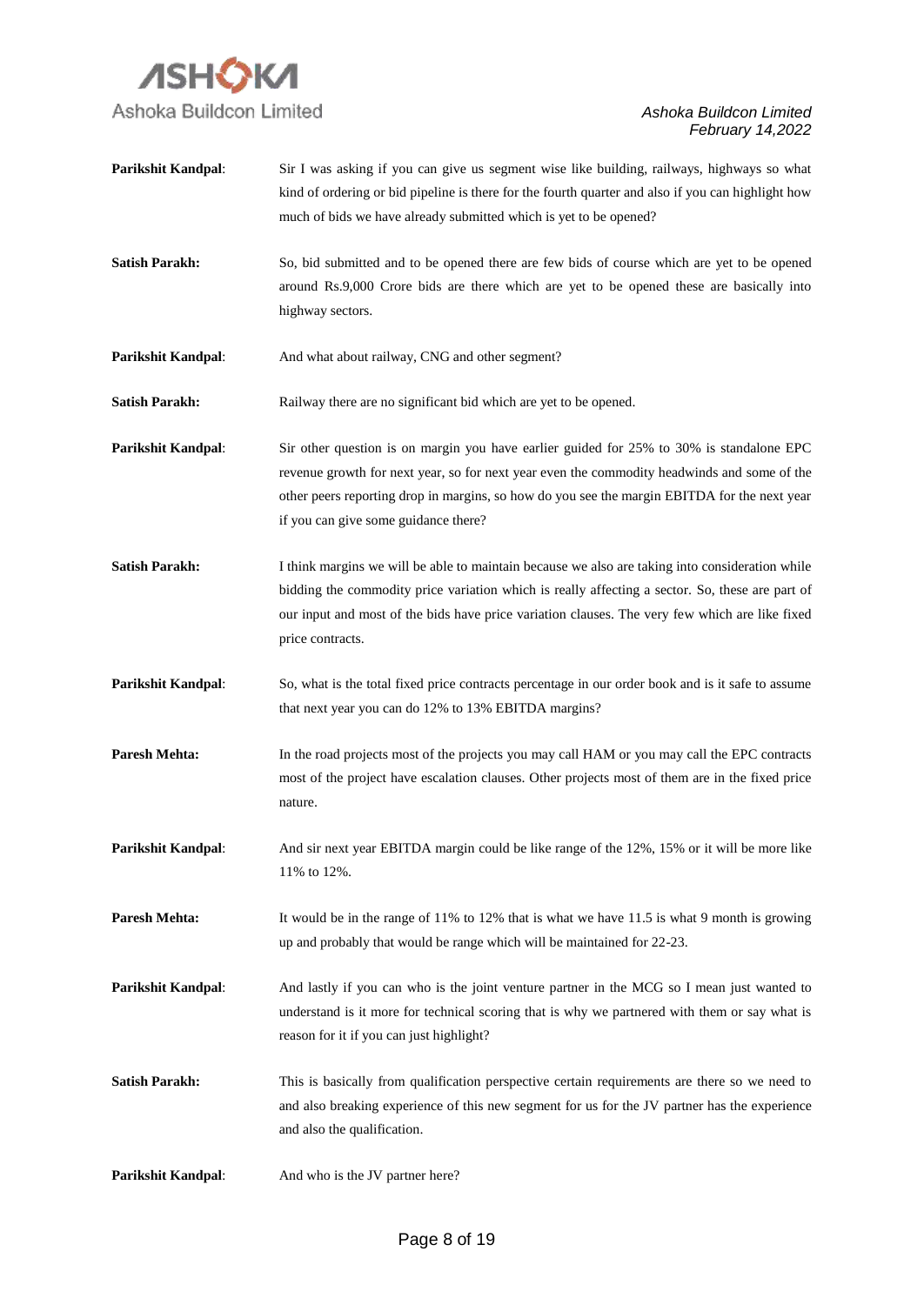

| <b>Satish Parakh:</b>  | I have got engineers as the JV partner who have been doing sewage treatment plant since long.                                                                                                                                                                                                                                                                                                                        |
|------------------------|----------------------------------------------------------------------------------------------------------------------------------------------------------------------------------------------------------------------------------------------------------------------------------------------------------------------------------------------------------------------------------------------------------------------|
| Parikshit Kandpal:     | Gondwana Engineers?                                                                                                                                                                                                                                                                                                                                                                                                  |
| <b>Satish Parakh:</b>  | Yes.                                                                                                                                                                                                                                                                                                                                                                                                                 |
| <b>Moderator:</b>      | Thank you. The next question is from the line of Ranjeet from Mahindra Manulife Mutual<br>Fund. Please go ahead.                                                                                                                                                                                                                                                                                                     |
| Ranjeet:               | Sir if you can throw some more clarity regarding the equity infusion excluding the PIM portion<br>in the hybrid annuity steps will be required?                                                                                                                                                                                                                                                                      |
| <b>Paresh Mehta:</b>   | So, the equity infusion for the balance HAM projects in the coming 21-22 and 22-23 would be<br>Rs.145 Crore for this year i.e. balance in the next one and half month and Rs.139 Crore for<br>FY22-23. So, total investment is yet to be done in these HAM projects is Rs.284 Crore. So,<br>may be some of the equity for FY21-22 may get spilled over FY22-23 depending on execution<br>and requirement of project. |
| Ranjeet:               | And what is the update on this Maldives social housing projects?                                                                                                                                                                                                                                                                                                                                                     |
| <b>Paresh Mehta:</b>   | So, on this project the Maldives government is in the process of tying a debt with Exim. We<br>will have to wait till then if they are successful in tying up then this contract will continue.                                                                                                                                                                                                                      |
| Ranjeet:               | And anymore large orders in the international geographies we are looking at?                                                                                                                                                                                                                                                                                                                                         |
| <b>Satish Parakh:</b>  | We have been participating in international geography so Bangladesh we are L1 for Rs.500<br>Crore job.                                                                                                                                                                                                                                                                                                               |
| <b>Moderator:</b>      | Thank you. The next question is from the line of Subhadip Mitra from JM Financial. Please go<br>ahead.                                                                                                                                                                                                                                                                                                               |
| <b>Subhadip Mitra:</b> | So, I think you have already given a guidance of about 25% to 30% growth in sales I am sorry<br>I may have missed some of the details, so just reiterating here that are we looking at this kind<br>of a growth for both FY23 and 24?                                                                                                                                                                                |
| <b>Satish Parakh:</b>  | Yes with current book I am looking at the government focus on highway sector we feel we<br>should be comfortably able to grow by 25% to 30% from both years.                                                                                                                                                                                                                                                         |
| <b>Subhadip Mitra:</b> | And any target order inflow that you have in mind for FY23, 24?                                                                                                                                                                                                                                                                                                                                                      |
| <b>Satish Parakh:</b>  | Like you know Rs.9,000 Crore is yet to be opened that is all highway sector that is where we<br>are quite optimistic of getting something and also some portion in Ganga Expressway which<br>could be an EPC part for us.                                                                                                                                                                                            |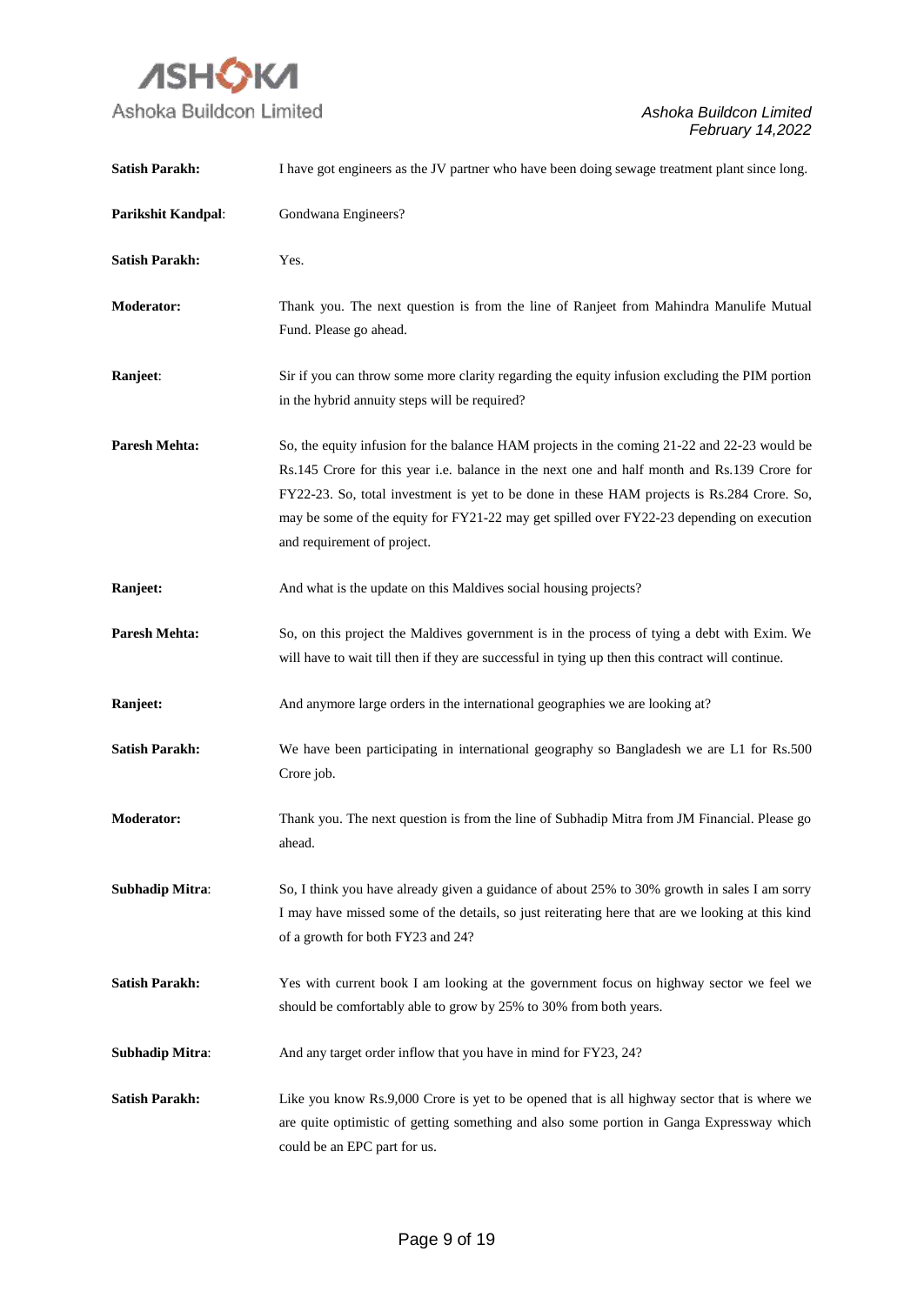

- **Subhadip Mitra:** What I was basically trying to understand is there any overall targeted order inflow or annual order inflow number that you have in mind going into the next two years that annually we would like to reach a targeted order inflow for certain numbers?
- Satish Parakh: So, like this year we have already done around Rs.8,500 so Rs.8,000 to Rs.10,000 should be like we should be able to cross Rs.10,000 Crore this year and then next year maybe even more or will go up to Rs.12,000 Crore. Now the focus to government is on major highways like expressways which really are of good size and they give good fast turnover also. So, hoping that this spending of the government we feel coming two, three years will be a very good growth in highway sector.
- **Subhadip Mitra:** And lastly with regard to the solar EPC project that we are doing for NTPC I think in the last call you mentioned that the modules for the same is still to be procured, is the status still the same or we already procure the module?
- **Satish Parakh:** Status is still the same and we are discussing with NTPC how to resolve this ordering issue or will take extension from them.
- **Subhadip Mitra:** So, is there any possible penalty that could come up in this particular project and what is the last let us say quarter by which you would have to procure the modules to finish it on wider line?
- **Satish Parakh:** So, basically we are in discussion with the authorities and till date there is no such indication and because this is a complete problem for all the entire sector for all the projects. So, this is being discussed at policy level to resolve this issue.
- **Subhadip Mitra**: Your best guess would be that the deadlines would get extend on this one?
- **Satish Parakh:** Yes definitely balance work is absolutely as per targeted timelines so all balance EPC is being done except for the module everything is being kept ready and this is very well understood by the authorities also because for them it is not they have a large portfolio and they understand it across the sector.
- **Moderator:** Thank you. The next question is from the line of Vibhor Singhal from PhillipCapital. Please go ahead.
- **Vibhor Singhal**: Sir just I think I missed out on the guidance front you mentioned 25% to 30% kind of a growth in FY23, but what are we looking in FY22 more like what is the guidance for FY22 in terms of revenues?
- **Satish Parakh:** FY22 we would cross around 15% to 20% is what we still feel we will be able to achieve.
- **Vibhor Singhal:** Also sir just a small book keeping question our debt at the standalone level appears to have gone up this quarter from I think at the standalone the working capital that we are talking of, so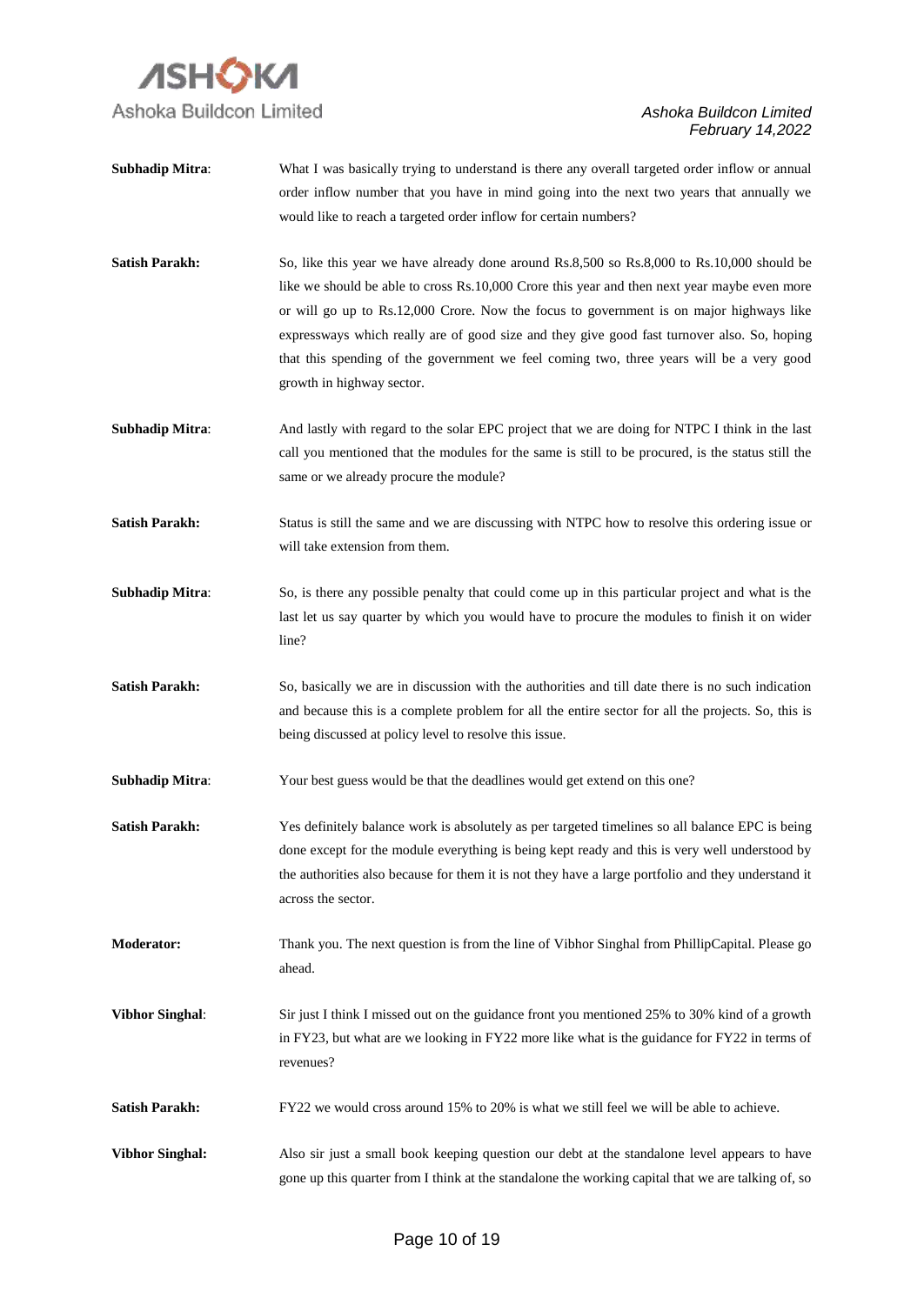

any specific reason on that and if you could just maybe tied up with how the payment cycle looking, how are the payment from various government bodies looking at?

- **Paresh Mehta:** So, basically the realization which are happening in Q3 which will take care of the slightly higher debt, inflated debt on the working capital is more of a catching up with the billing payments.
- **Vibhor Singhal:** More of a timing issue?

**Paresh Mehta:** Yes.

**Vibhor Singhal:** Sir the payment cycle from NHAI from other government bodies are they on track or any specific delays that you might want to flag-off?

**Paresh Mehta:** No, very insignificant on NHAI payment once they are approved so that way it is comfortable.

Vibhor Singhal: And the par TLD projects in Bihar and Jharkhand other states are also on time sir?

Paresh Mehta: We have received in fact few collections which were pending for last in this quarter and definitely some payments are in due course and they will come in. They are a retention payment which will come in when they are due so they are still some time to go for the retention.

**Vibhor Singhal:** But nothing that is out of the ordinary that is being delayed?

**Paresh Mehta:** There is one state Jharkhand where there is a bit delay, but then we are folloeing up very keenly.

- **Vibhor Singhal:** Sir just one last question from my side basically now that we have managed to basically close this deal with a KKR group and as you mentioned that we will also be should be able to wrap up the Jaora-Nayagaon and the Chennai OR project by March that gives us a good amount of let us say headroom in terms of our bidding ability, so could we see more HAM projects going forward and could we also look at some of the BOT projects earlier bid for some of the NHAI projection West Bengal, would we be looking at bidding for BOT projects also or is it going to be the same waterfall that we have chosen before of EPC, HAM and BOT?
- Satish Parakh: So, basically it will be more of EPC and HAM and very selectively where we have some structured arrangements for investments and all we will participate in BOT where investment are taken care by the investors.

**Vibhor Singhal:** Let us say if I am talking about BOT roads would that be JV with somebody or would that be we want to go alone?

Satish Parakh: Yes with project-to-project completely.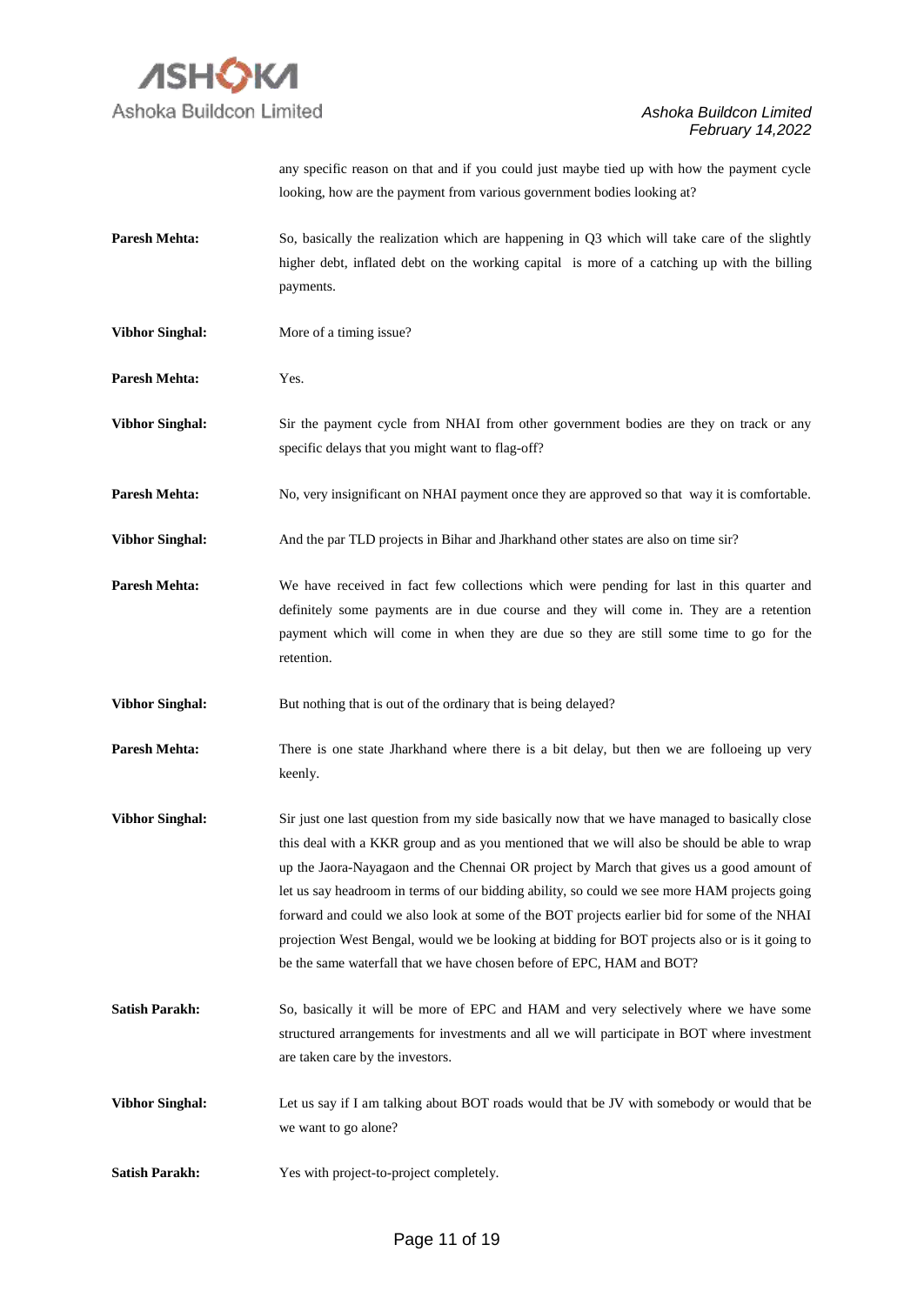

| <b>Paresh Mehta:</b>   | One clarification the West Bengal project is not a BOT for us it is in EPC for us it is a BOT for<br>Adani project.                                                                                                                                                                                                                       |
|------------------------|-------------------------------------------------------------------------------------------------------------------------------------------------------------------------------------------------------------------------------------------------------------------------------------------------------------------------------------------|
| <b>Vibhor Singhal:</b> | But I think last year we had bid for couple of projects from BOT which we were not able to<br>win, I was talking about our overall strategy of bidding for BOT projects West Bengal and<br>EPC.                                                                                                                                           |
| <b>Moderator:</b>      | Thank you. The next question is from the line of Jiten Rushi from Axis Capital. Please go<br>ahead.                                                                                                                                                                                                                                       |
| <b>Jiten Rushi:</b>    | Can you give me the revenue breakup segment wise for the quarter or 9 months?                                                                                                                                                                                                                                                             |
| Paresh Mehta:          | So, road front total revenue was Rs.898 Crore for the quarter, power was Rs.49 Crore, railway<br>was Rs.70 Crore, CGD and smart Infra was Rs.37 Crore.                                                                                                                                                                                    |
| <b>Jiten Rushi:</b>    | Can you repeat the road sector again?                                                                                                                                                                                                                                                                                                     |
| <b>Paresh Mehta:</b>   | Rs.898 Crore and RMC Rs.48 Crore.                                                                                                                                                                                                                                                                                                         |
| <b>Jiten Rushi:</b>    | So, power Rs.49 Crore, railway Rs.70 Crore, CGD and Smart City Rs.37 Crore, RMC Rs.48<br>Crore and road Rs.898 Crore, right sir?                                                                                                                                                                                                          |
| <b>Paresh Mehta:</b>   | Right.                                                                                                                                                                                                                                                                                                                                    |
| <b>Jiten Rushi:</b>    | Sir can you give me few book keeping numbers like debtors, creditors or mobilization advance<br>or unbilled revenue retention and inventory as on December?                                                                                                                                                                               |
| <b>Paresh Mehta:</b>   | So, total debtors is in the range of Rs.1,094 Crore, un-billed revenue is Rs.1,071 Crore that is<br>the reason as we said there is a slight jump in the working capital requirement. Advance is<br>around Rs.360 Crore to be recovered so this is on the debtor side and on the creditor side<br>Rs.733 Crore is what is the outstanding. |
| <b>Jiten Rushi:</b>    | Inventory and retention money?                                                                                                                                                                                                                                                                                                            |
| <b>Paresh Mehta</b>    | Inventory is small Rs.165 Crore.                                                                                                                                                                                                                                                                                                          |
| <b>Jiten Rushi:</b>    | And retention also Rs.500 crore?                                                                                                                                                                                                                                                                                                          |
| <b>Paresh Mehta</b>    | Retention is around Rs.209 Crore. So, this is inclusive in the debtors Rs.1,094.                                                                                                                                                                                                                                                          |
| <b>Jiten Rushi:</b>    | Included in debtors.                                                                                                                                                                                                                                                                                                                      |
| <b>Paresh Mehta</b>    | Rs.1,094 Crore of debtors includes Rs.209 Crore retention.                                                                                                                                                                                                                                                                                |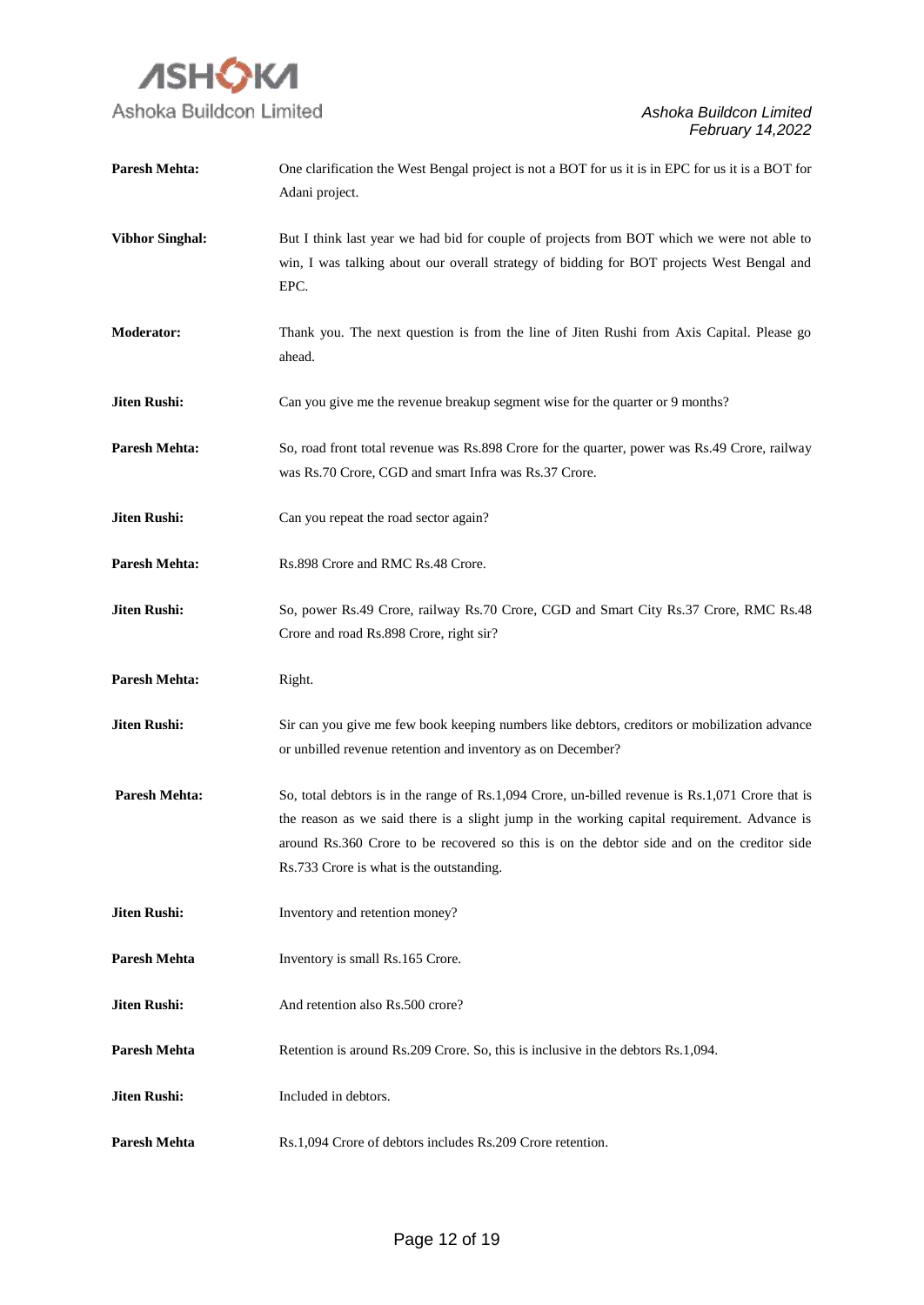

| <b>Jiten Rushi:</b>   | Sir this debt level which has gone up so now obviously our revenue mix is changing going<br>forward because the share of other segment is going up, so do we see this debt levels to remain<br>elevated because the payment cycles in other segment is always like 3 to 4 months while in<br>road it has been faster. So, this would be the consistent phenomena capital that was remaining<br>elevated in debt levels at this level or you are expecting the debt level to come down by March<br>end what is your view sir? |
|-----------------------|------------------------------------------------------------------------------------------------------------------------------------------------------------------------------------------------------------------------------------------------------------------------------------------------------------------------------------------------------------------------------------------------------------------------------------------------------------------------------------------------------------------------------|
| <b>Paresh Mehta</b>   | Maybe 50% of the impact of debt level being higher is mismatch in the payment of road sector.<br>Once which is being taken care in Q3 so from that perspective the impact on the working<br>capital requirement at the debtor level would increase marginally because of the other sectors<br>which will have increase working capital by approximately Rs.150 Crore.                                                                                                                                                        |
| <b>Jiten Rushi:</b>   | So, we can see debt levels of Rs.650 to Rs.700 Crore by March end it will not change<br>significantly what I see?                                                                                                                                                                                                                                                                                                                                                                                                            |
| <b>Paresh Mehta</b>   | I did not get you what was that?                                                                                                                                                                                                                                                                                                                                                                                                                                                                                             |
| <b>Jiten Rushi:</b>   | Sir the current standalone debt is of Rs.650 Crore so we can expect the same number we will<br>not                                                                                                                                                                                                                                                                                                                                                                                                                           |
| <b>Paresh Mehta</b>   | Because the road sector mismatch will get resolved so then it should be in the range of Rs.500<br>odd Crore.                                                                                                                                                                                                                                                                                                                                                                                                                 |
| <b>Jiten Rushi:</b>   | And obviously you have given the order inflow guidance for this year we are targeting<br>Rs.10,000 Crore so we are expecting Rs.1,500 Crore more orders from the road sector, is my<br>understanding correct?                                                                                                                                                                                                                                                                                                                |
| <b>Paresh Mehta:</b>  | Right.                                                                                                                                                                                                                                                                                                                                                                                                                                                                                                                       |
| Jiten Rushi:          | Now what kind of revenue inflow going forward you have guided for Rs.12,000 Crore of<br>inflows next year, so what kind of mix do we see in this like from the road and the non-road<br>segment?                                                                                                                                                                                                                                                                                                                             |
| <b>Satish Parakh:</b> | So, basically we expect 75% to 80% again road and 20% to 25% on the sectors.                                                                                                                                                                                                                                                                                                                                                                                                                                                 |
| <b>Jiten Rushi:</b>   | And sir are we going to participate in the semi-TOT projects of any TOT bids because as you<br>said correctly you might go selectively for BOT projects where we saw in Ganga Expressway,<br>so any TOT bundles or any future NHAI TOT bundle we would like to participate in?                                                                                                                                                                                                                                               |
| <b>Satish Parakh:</b> | As of now we are not analyzing anything.                                                                                                                                                                                                                                                                                                                                                                                                                                                                                     |
| <b>Jiten Rushi:</b>   | And sir last question from my side CAPEX for 9 months and for full year guidance and next<br>year CAPEX guidance and the current bank limits funds and non-fund base and utilization<br>level?                                                                                                                                                                                                                                                                                                                               |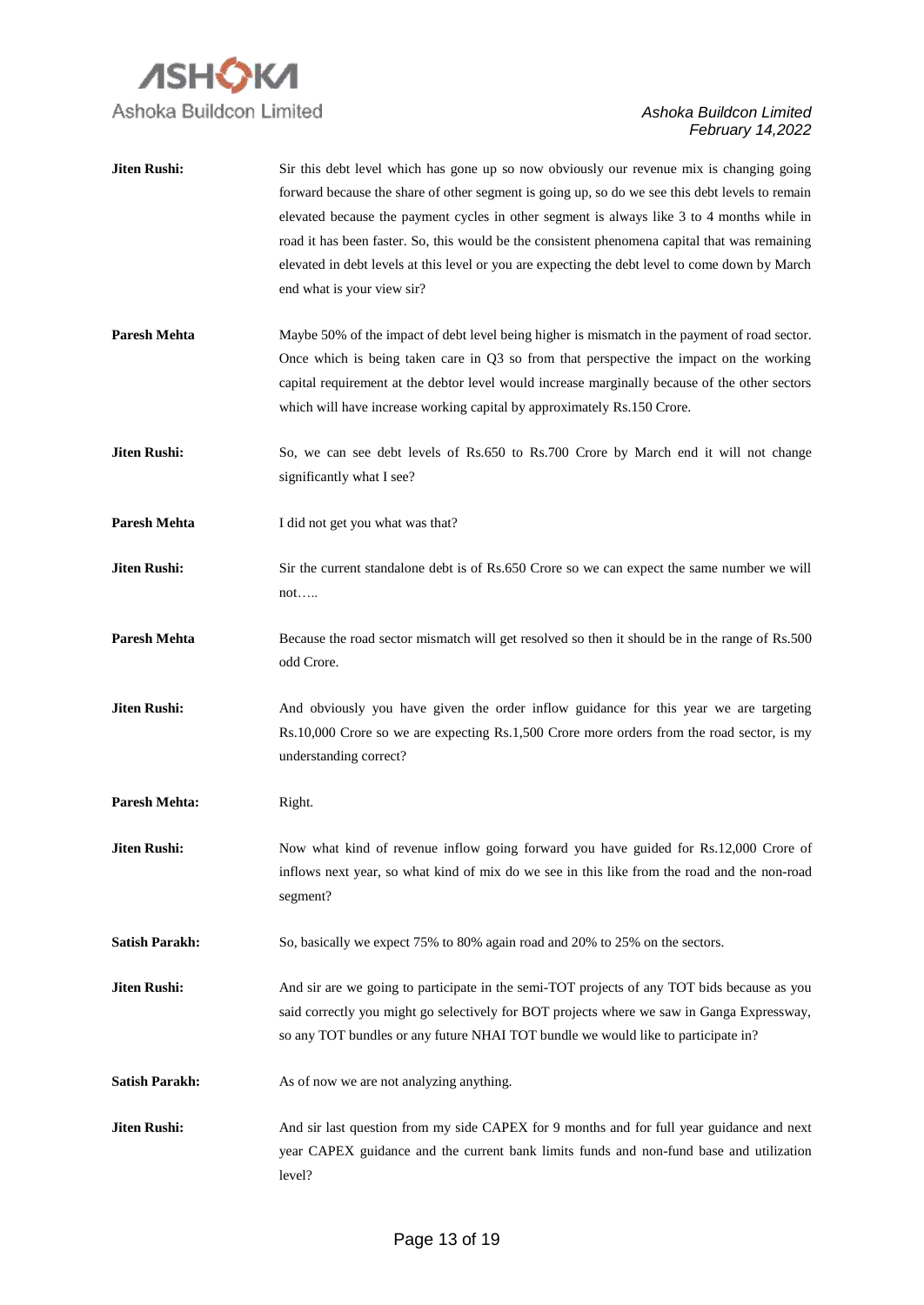

| <b>Paresh Mehta:</b> | So, the CAPEX for 9 months was very insignificant, but by end of this quarter we will have a                                                                                                                                                                                                                                                                                                                                                                                                                   |
|----------------------|----------------------------------------------------------------------------------------------------------------------------------------------------------------------------------------------------------------------------------------------------------------------------------------------------------------------------------------------------------------------------------------------------------------------------------------------------------------------------------------------------------------|
|                      | CAPEX around Rs.50 Crore to Rs.60 Crore on machinery side highways and other thing and                                                                                                                                                                                                                                                                                                                                                                                                                         |
|                      | as I said debt utilization we have already given Rs.648 Crore and BG business guarantee limits                                                                                                                                                                                                                                                                                                                                                                                                                 |
|                      | utilized in the range of around Rs.2,600 Crore.                                                                                                                                                                                                                                                                                                                                                                                                                                                                |
| <b>Jiten Rushi:</b>  | Again, what is the total limit is?                                                                                                                                                                                                                                                                                                                                                                                                                                                                             |
| <b>Paresh Mehta:</b> | <b>Rs.</b> 3,600 Crore which will get enhanced by another Rs.700 Crore to Rs.800 Crore in the<br>coming month we have got sanctions.                                                                                                                                                                                                                                                                                                                                                                           |
| <b>Jiten Rushi:</b>  | Working capital we have used almost Rs.500 Crore plus our limit is about Rs.1,000 Crore in<br>working capital?                                                                                                                                                                                                                                                                                                                                                                                                 |
| <b>Paresh Mehta:</b> | No, so this is in two forms basically working capital loan is Rs.350 Crore we have dipped into<br>based on our MBPF and we have dipped into working capital demand loans with bankers at a<br>very fine rate in the range of 4.25% so that kept the interest rate also lower, but these will be<br>liquidated over a period of time as this realization which will come from the mismatch in the<br>road sector so that will go down otherwise our working capital limit for not fund base is<br>Rs.350 Crore. |
| <b>Jiten Rushi:</b>  | And sir the CAPEX guidance for next year like this year you said Rs.50 Crore, Rs.60 Crore<br>total CAPEX next year how many same number or we can expect more?                                                                                                                                                                                                                                                                                                                                                 |
| <b>Paresh Mehta</b>  | No depending on the mix project which we win so in the road sector and others I think so we<br>will continue to we will probably have total CAPEX of around Rs.80 to Rs.100 Crore.                                                                                                                                                                                                                                                                                                                             |
| <b>Jiten Rushi:</b>  | Sir any refinancing opportunity in the HAM project what is the refinancing rates we are getting<br>now or for the new HAM projects what are the financial closure rate we are getting now in the<br>banks?                                                                                                                                                                                                                                                                                                     |
| <b>Paresh Mehta</b>  | The completed growth project we have two totally completed and one completed but annuity<br>yet to come where we have opportunity for refinancing these are due in May 22 for recent so<br>on that date we will do a refinancing with the probably with the existing financer. So, this<br>would be in the range of in today's rate compared to today's rate range of 6.9 to 7.1 where<br>today's financing rate is 7.9 so there will be arbitrage of approximately 1%.                                        |
| <b>Moderator:</b>    | Thank you. The next question is from the line of Parvez Akhtar Qazi from Edelweiss<br>Securities. Please go ahead.                                                                                                                                                                                                                                                                                                                                                                                             |
| Parvez Akhtar Qazi:  | So, one question is what is the equity that we had infused in the HAM project this quarter?                                                                                                                                                                                                                                                                                                                                                                                                                    |
| <b>Paresh Mehta:</b> | In this quarter there was not significant infusion around only Rs.14 Crore, but post that in Q4<br>we have already invested Rs.55 Crore which includes major in the TS4 that is Bettadahalli-<br>Shivamogga.                                                                                                                                                                                                                                                                                                   |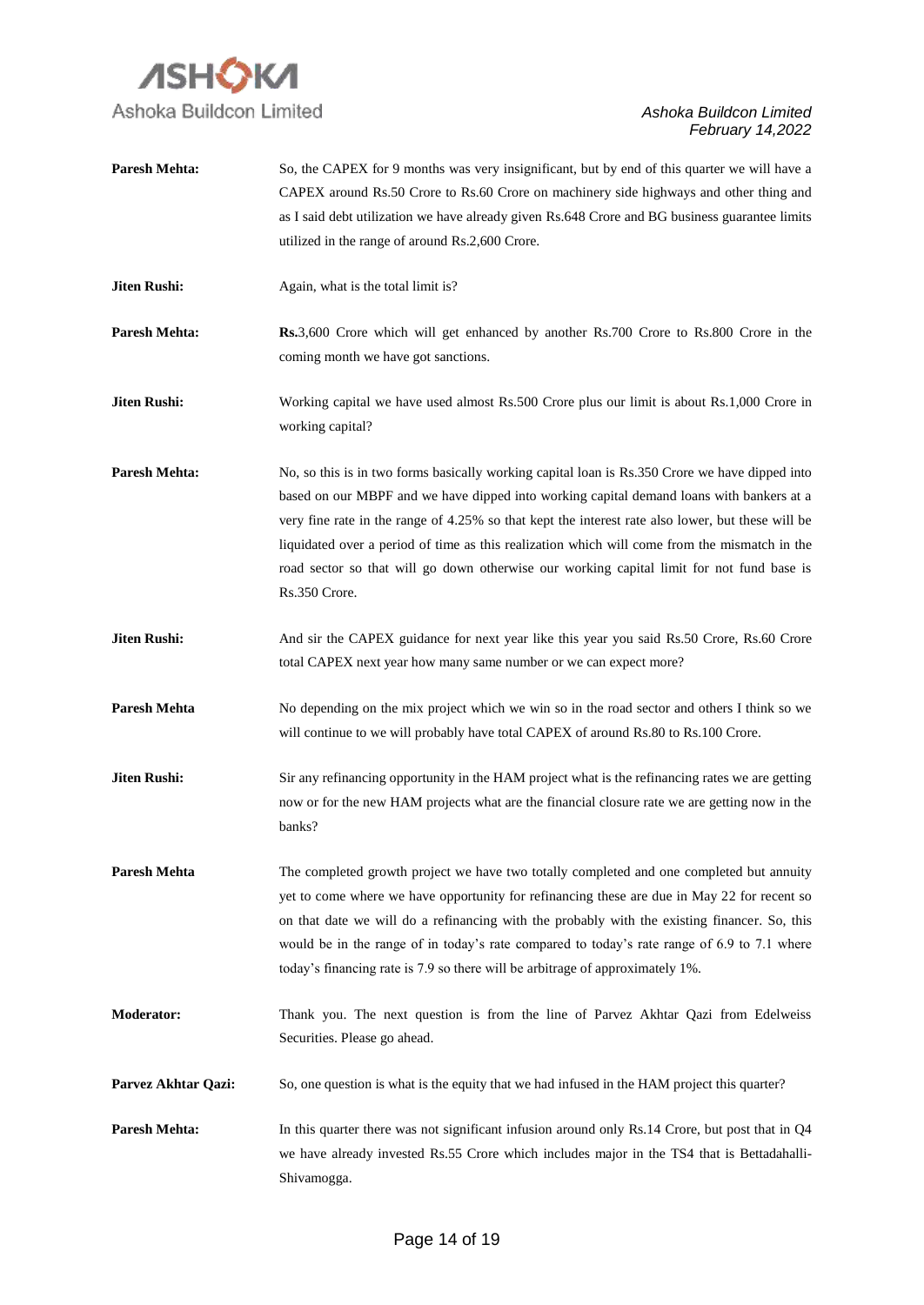

| Parvez Akhtar Qazi:   | Have we received the appointed date for the Banur-Kharar project?                                                                                                                                                                                                                                                                                                                                                                       |
|-----------------------|-----------------------------------------------------------------------------------------------------------------------------------------------------------------------------------------------------------------------------------------------------------------------------------------------------------------------------------------------------------------------------------------------------------------------------------------|
| <b>Satish Parakh:</b> | No we have not yet received this post-election we will get this.                                                                                                                                                                                                                                                                                                                                                                        |
| Parvez Akhtar Qazi:   | So, of the Rs.12,000 odd Crore order book that was there at the end of December, is that the<br>only project where appointed date is still pending or are there any other project as well?                                                                                                                                                                                                                                              |
| <b>Satish Parakh:</b> | No that is the only project where appointed date is pending and the others which we have<br>received in Q4 there the appointed dates are pending which I mentioned this Mopa Airport and<br>Belgaum to Sankeshwar and of course Panagarh-Palsit which we are expecting now.                                                                                                                                                             |
| <b>Moderator:</b>     | Thank you. The next question is from the line of Varun Murli Individual Investor. Please go<br>ahead.                                                                                                                                                                                                                                                                                                                                   |
| Varun Murli:          | I had a couple of questions just wanted to know what is the debt position on the HAM<br>portfolio as of date the HAM portfolio under ACL and also on the two projects that you said<br>are at advance stage basically?                                                                                                                                                                                                                  |
| <b>Paresh Mehta:</b>  | What is the question again can you just get back.                                                                                                                                                                                                                                                                                                                                                                                       |
| Varun Murli:          | Yes I just wanted to know what is the debt position on the 10 HAM projects you have as of<br>December and also the external debt on the two projects that you said we are in advance stages<br>of selling?                                                                                                                                                                                                                              |
| <b>Paresh Mehta:</b>  | So, the debt fund of all the HAM project as of date is approximately Rs.2,000 odd Crore and<br>which on the two assets give me a minute I will just get back maybe you can carryon.                                                                                                                                                                                                                                                     |
| Varun Murli:          | So, one other question that I had was you have mentioned in your opening comments and also<br>in your investor presentation around the monetization of the HAM projects, so just wanted to<br>check given that most of these projects are still like in under construction stage like is this like<br>a viable monetization near term or like is there something that we are looking out say one, two<br>years down the line basically? |
| <b>Paresh Mehta:</b>  | This should be in a range of around not more than one year's time for the completed project.                                                                                                                                                                                                                                                                                                                                            |
| Varun Murli:          | And is there any early thought process around like the monetization because I am assuming<br>even in an InvIT you would like end up owning most of the stake like would the eventual<br>distant be driven by what is the value you are getting or like do you want to do you have a<br>preference to continue ownership of these assets for the maintenance growth etc?                                                                 |
| <b>Paresh Mehta:</b>  | Transfer it into Invit probably will not entail the substantial stake on our side maybe in the<br>range of Rs.25Crore to Rs.30 Crore on a revalued basis not more. So, some cash will definitely<br>be monetized. Definitely if we has a sponsors we will definitely continue to maintain the assets<br>and have revenue from that side and coming back on the debt on the two projects which are                                       |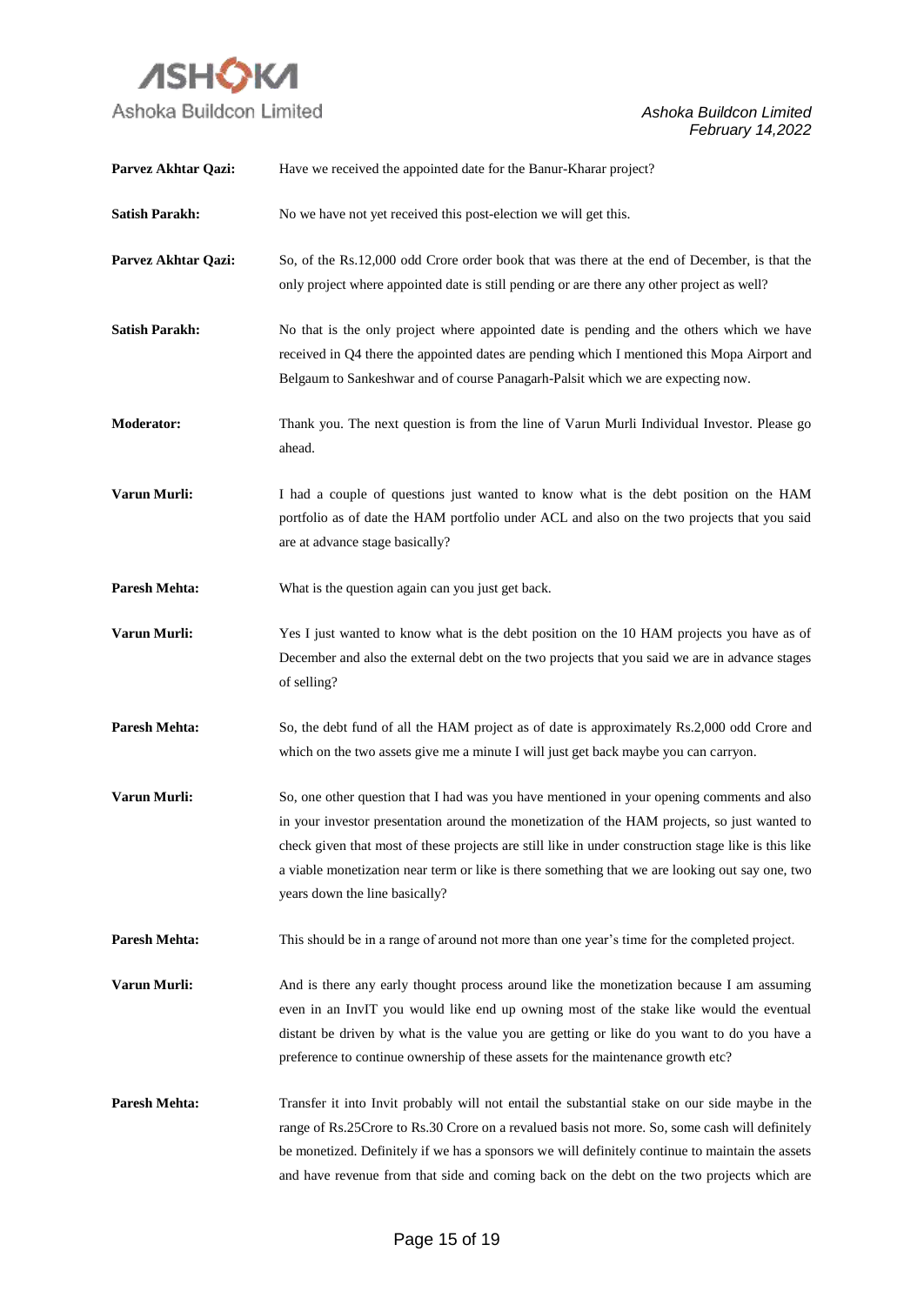

completed the Kharar Ludhiana the debt is around Rs.568 Crore and on Ranatsalam it is Rs.391 Crore total debt is Rs.2,200 Crore as of December.

- **Moderator:** Thank you. The next question is from the line of Ashish Shah from Centrum Broking. Please go ahead.
- **Ashish Shah:** Sir just this question was asked in a slightly different way earlier, but in this Rs.1,337 Crore of equity that we are investing in the HAM projects what is the pin component what is the actual investment that we will end up making in everything put together?
- **Paresh Mehta:** On the total equity of Rs.1,337 Crore which is envisaged the pin contribution would be around Rs.386 Crore.

Ashish Shah: And the balance is the cash flow invested from your balance sheet?

- **Paresh Mehta:** Yes share capital or quasi equity.
- Ashish Shah: When you are evaluating or you are talking to an investor in terms of the monetization potential of these project the benchmark would be Rs.1,337 Crore of equity invested at a full invested stage obviously because at the end of the day the pin which has got invested in the assets is actually the equity capital which otherwise you could have kind of captured it elsewhere in your EPC am I getting it right?
- **Paresh Mehta:** Finally end of the day when the valuations will be right will be based on the future cash flows. So, it will represent both the share capital and the PIM.
- Ashish Shah: Basically, you retaining the entire pim component in the asset that leaves more value on the table in the asset that is the point I am trying to arrive at?

Paresh Mehta: Right.

Ashish Shah: Directionally on the margin component we have been diversifying and we have indictor intention to keep getting more and more diversified so on a ongoing basis what is the kind of margin trajectory one should expect should we be more in the range of like a 10%, 11%, 11%, 12% let us say medium term perspective?

- **Paresh Mehta:** This will be generally in the range of 10% to 12% the roads maybe slightly higher because that is a high expertise field apart, some projects may have a lower margin based on competition or as a new entrant. So, the range will be in the range of 10-12 or the big probably would be in the range of 11.25% to 12%.
- Ashish Shah: Sir also on the MCGM project that we have got so if you can talk on what is going to be our role, what is going to be our share of the EPC and how does it help us in the future, what is the whole thought process behind that project?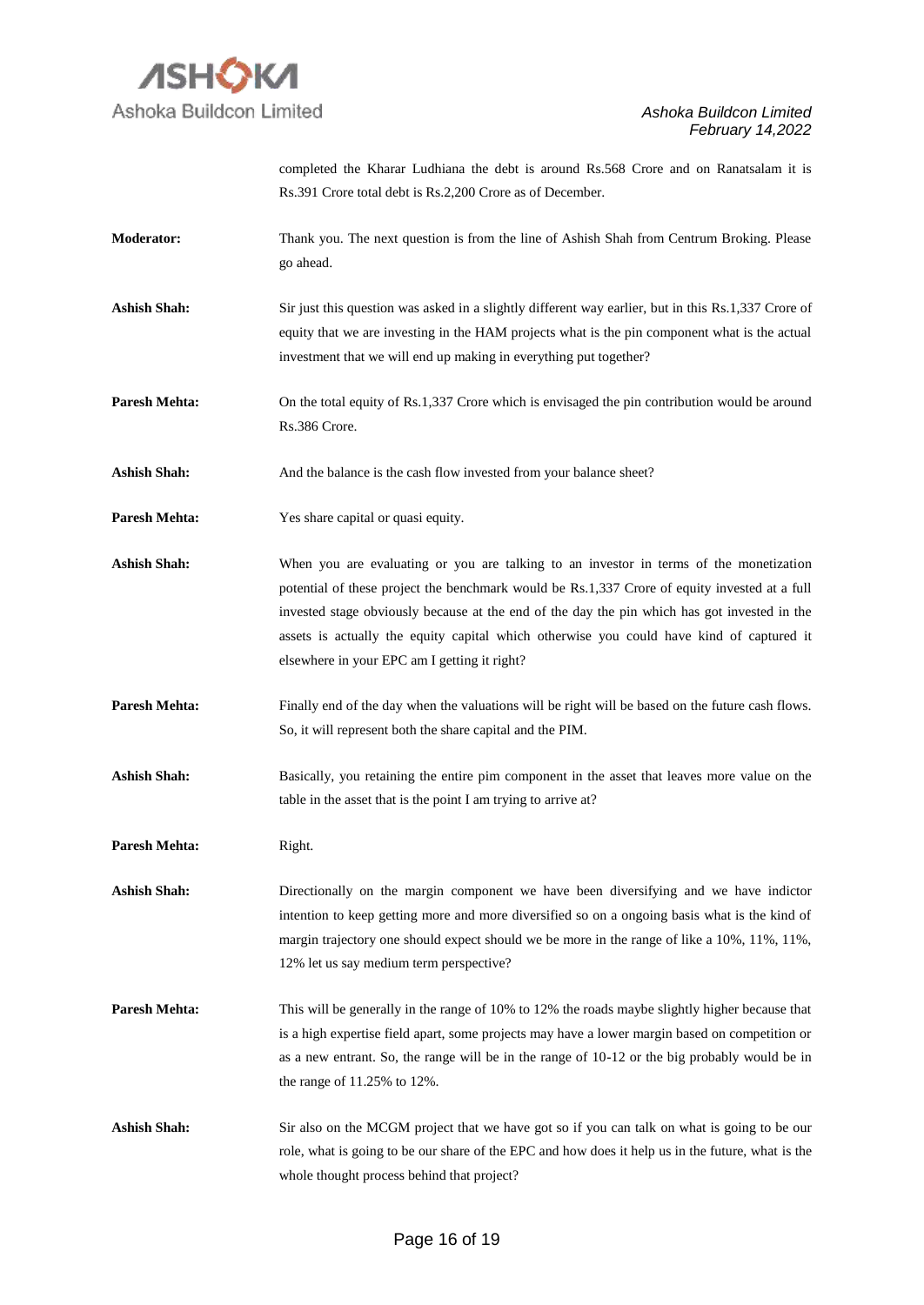

| <b>Satish Parakh:</b> | See basically this is sewage treatment plans and entire civil works are being done by us so it is   |
|-----------------------|-----------------------------------------------------------------------------------------------------|
|                       | all 65-35 sharing in a JV ratio and this also gives us a good amount of qualification going         |
|                       | ahead bidding in these kind of project?                                                             |
|                       |                                                                                                     |
| <b>Ashish Shah:</b>   | Going ahead are we indicating that we are looking at sewage treatment or maybe desalination I       |
|                       | mean is that the area that we are trying to build up the qualifications for?                        |
| <b>Satish Parakh:</b> | Yes as a strategy 70% would always remain 70% to 80% is road and envision 20% we are                |
|                       | trying to enter into EPC segment of buildings, sewage treatment, water treatment and railways.      |
|                       | So, these require similar kind of skillset which we already have. They all have lot of civil        |
|                       | portion in them like railways are civil as well as electrification telecommunication which we       |
|                       | are already doing sewage have this and treatment part is also not like very difficult to pick up    |
|                       | and institute.                                                                                      |
| <b>Ashish Shah:</b>   | Sir who are the partners in this?                                                                   |
| <b>Satish Parakh:</b> | Gondwana Engineers is our JV partner in this and they have been doing this treatment plants         |
|                       | since more than three decades now.                                                                  |
| <b>Ashish Shah:</b>   | Lastly can we just talk about your thoughts on the CGD business going forward because in the        |
|                       | recently concluded bids we have not sort of got anything, so what is your whole thought             |
|                       | process on that business going forward?                                                             |
| <b>Paresh Mehta:</b>  | So, here we have three GAs is with us approximately with the project cost of around 850 Crore       |
|                       | and all the three GAs are operational and they have started revenues. We have not investor          |
|                       | Morgan Stanley also in the joint venture, so they definitely will be looking out for an exit in a   |
|                       | year's or two time that is generally their horizon of four to five years. So, from that perspective |
|                       | in this set of projects could be taken up for monetizing too. Presently because in view of most     |
|                       | of the GA have already been bid out and allotted the next round of bidding may take a lot of        |
|                       | time because most of it is almost covered now.                                                      |
| <b>Ashish Shah:</b>   | Basically sir is it safe to say we are looking at an exit from this business because you said the   |
|                       | partner also wants to exit?                                                                         |
| <b>Paresh Mehta:</b>  | That is one possibly we do not mind running it, but good possibility is that in case the existing   |
|                       | partner also wants to exit it will make sense if he get a good valuation.                           |
| <b>Ashish Shah:</b>   | And there is no guaranteed IRR obligation etcetera to be Morgan Stanley investment right?           |
| <b>Paresh Mehta:</b>  | No.                                                                                                 |
| <b>Ashish Shah:</b>   | Lastly how much have they invested so far?                                                          |
| <b>Paresh Mehta:</b>  | At present we have invested approximately Rs.140 Crore.                                             |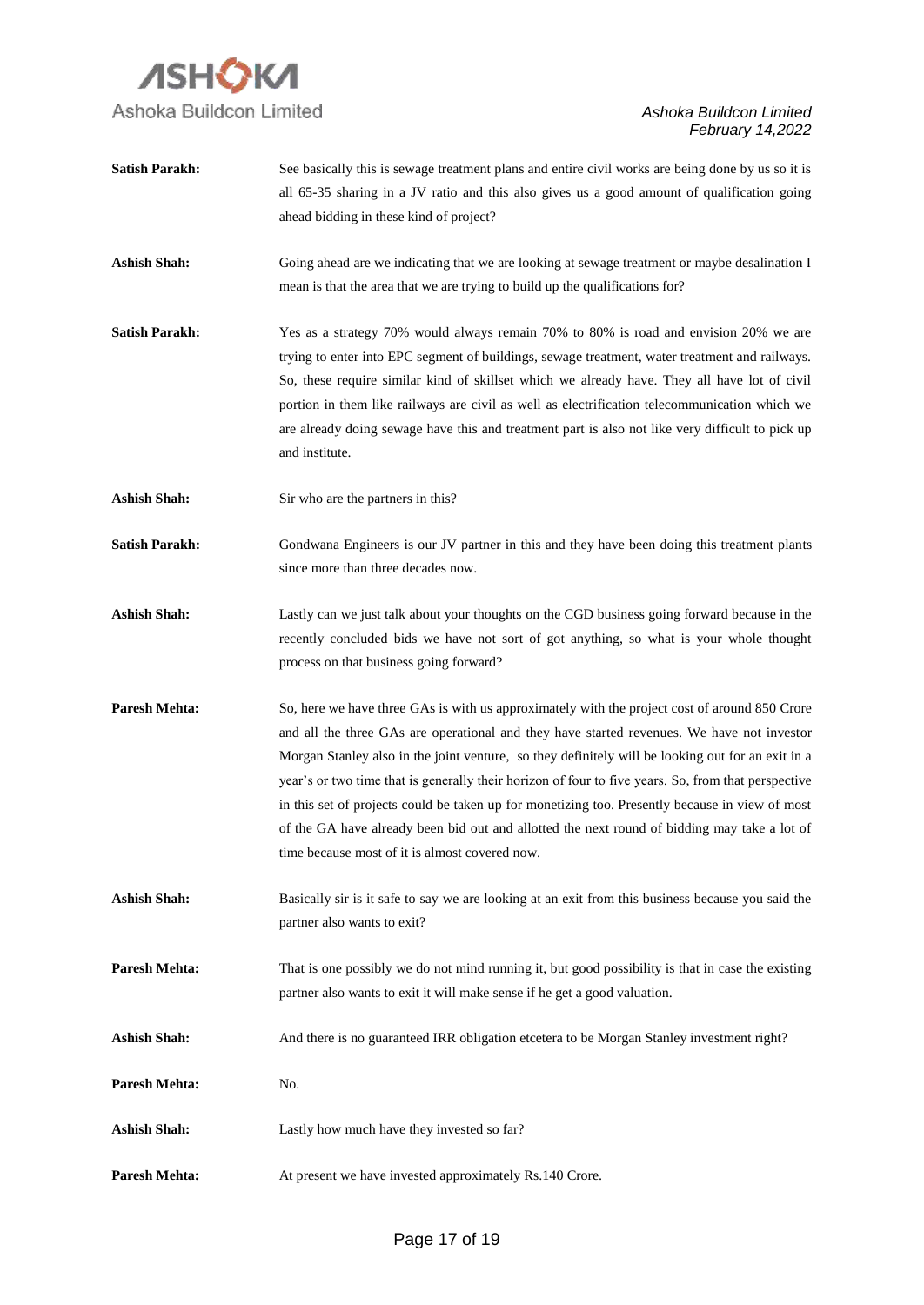

| <b>Ashish Shah:</b>  | And your investment is also matching amount around Rs.150 or so?                                                                                                                                     |
|----------------------|------------------------------------------------------------------------------------------------------------------------------------------------------------------------------------------------------|
| <b>Paresh Mehta:</b> | No. put together.                                                                                                                                                                                    |
| <b>Ashish Shah:</b>  | Put together sorry it is Rs.140 Crore and is it equally split between you and Morgan?                                                                                                                |
| <b>Paresh Mehta:</b> | 51-49.                                                                                                                                                                                               |
| <b>Moderator:</b>    | Thank you. The next question is from the line of Jiten Rushi from Axis Capital. Please go<br>ahead.                                                                                                  |
| <b>Jiten Rushi:</b>  | Sir one last question from my side is what is the outstanding equity in Jaora-Nayagaon<br>including sub debt and loss if any and Chennai ORR and the outstanding debt balance as on<br>December sir? |
| <b>Paresh Mehta:</b> | On Jaora-Nayagaon the basic equity is Rs.287 crore which is intact and there is no funding<br>additional funding on the project.                                                                     |
| <b>Jiten Rushi:</b>  | Basically, sir Jaora-Nayagaon total investment is Rs.287 Crore including sub-debt and actual<br>equity?                                                                                              |
| <b>Paresh Mehta:</b> | There is no sub debt it is your equity of Rs.287 Crore.                                                                                                                                              |
| Jiten Rushi:         | And sir what about Chennai ORR?                                                                                                                                                                      |
| <b>Paresh Mehta:</b> | Chennai ORR Rs.189 Crore is the pure equity and there is a debt of around Rs.240 Crore.                                                                                                              |
| Jiten Rushi:         | Rs.240 Crore is the sub-debt.                                                                                                                                                                        |
| <b>Paresh Mehta:</b> | Yes.                                                                                                                                                                                                 |
| Jiten Rushi:         | Sir this Rs.287 Crore Jaora-Nayagaon is 100% level or it is 74 our stake?                                                                                                                            |
| <b>Paresh Mehta:</b> | This is 100%.                                                                                                                                                                                        |
| <b>Jiten Rushi:</b>  | And Chennai ORR also 100%.                                                                                                                                                                           |
| <b>Paresh Mehta:</b> | Yes that is also 100%, but the debt which you are talking about has been funded by ABL.                                                                                                              |
| <b>Jiten Rushi:</b>  | Interest noninterest bearing?                                                                                                                                                                        |
| Paresh Mehta:        | No, interest bearing.                                                                                                                                                                                |
| <b>Jiten Rushi:</b>  | And sir what is the outstanding gross debt?                                                                                                                                                          |